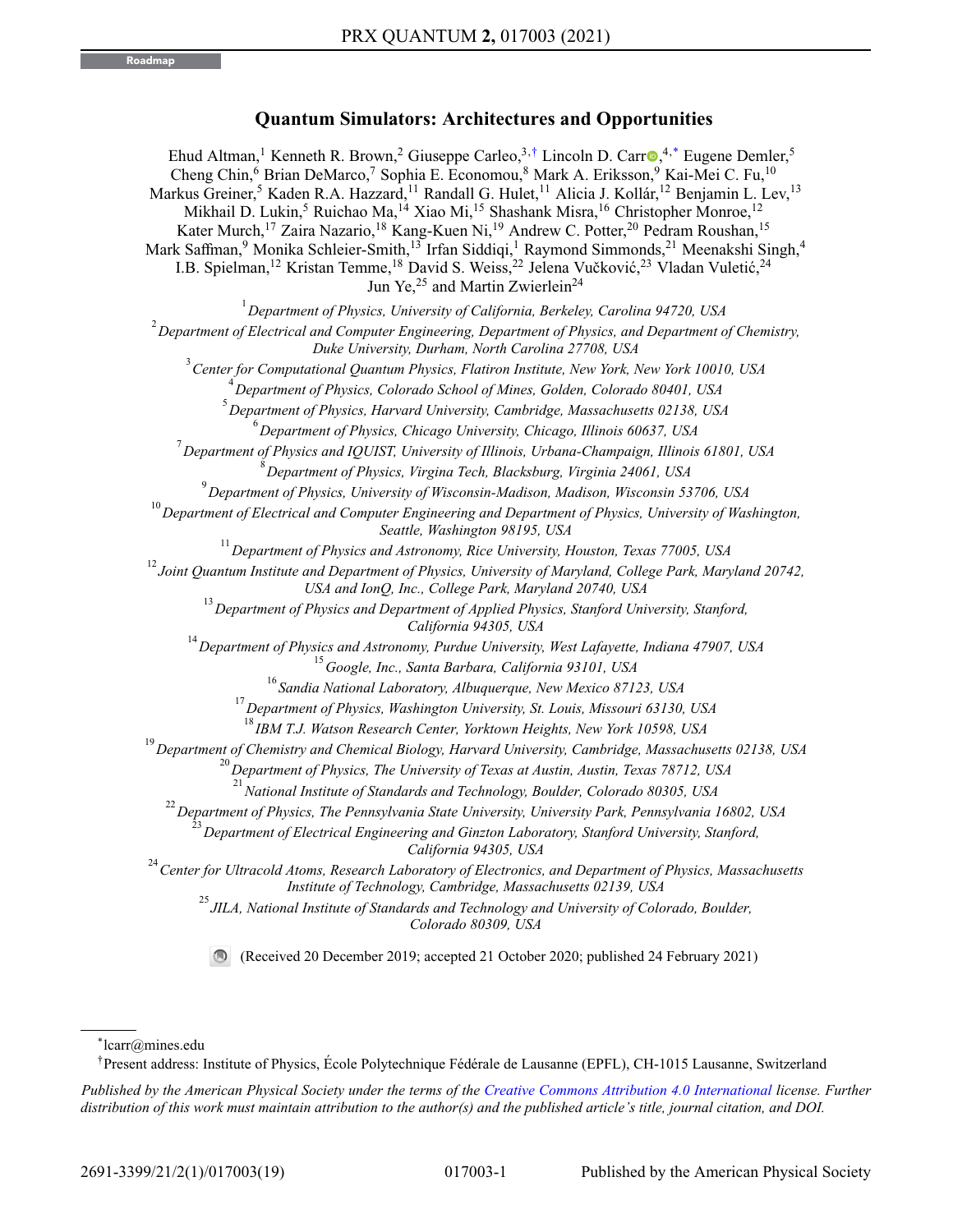Quantum simulators are a promising technology on the spectrum of quantum devices from specialized quantum experiments to universal quantum computers. These quantum devices utilize entanglement and many-particle behavior to explore and solve hard scientific, engineering, and computational problems. Rapid development over the last two decades has produced more than 300 quantum simulators in operation worldwide using a wide variety of experimental platforms. Recent advances in several physical architectures promise a golden age of quantum simulators ranging from highly optimized special purpose simulators to flexible programmable devices. These developments have enabled a convergence of ideas drawn from fundamental physics, computer science, and device engineering. They have strong potential to address problems of societal importance, ranging from understanding vital chemical processes, to enabling the design of new materials with enhanced performance, to solving complex computational problems. It is the position of the community, as represented by participants of the National Science Foundation workshop on "Programmable Quantum Simulators," that investment in a national quantum simulator program is a high priority in order to accelerate the progress in this field and to result in the first practical applications of quantum machines. Such a program should address two areas of emphasis: (1) support for creating quantum simulator prototypes usable by the broader scientific community, complementary to the present universal quantum computer effort in industry; and (2) support for fundamental research carried out by a blend of multi-investigator, multidisciplinary collaborations with resources for quantum simulator software, hardware, and education.

*This document is a summary from a U.S. National Science Foundation supported workshop held on 16–17 September 2019 in Alexandria, VA. Attendees were charged to identify the scientific and community needs, opportunities, and significant challenges for quantum simulators over the next 2–5 years.*

DOI: [10.1103/PRXQuantum.2.017003](http://dx.doi.org/10.1103/PRXQuantum.2.017003)

# **I. EXECUTIVE SUMMARY**

Recent technical advances have brought us closer to realizing practical *quantum simulators*: engineered quantum many-particle systems that can controllably simulate complex quantum phenomena. Quantum simulators can address questions across many domains of physics and scales of nature, from the behavior of solid-state materials and devices, to chemical and biochemical reaction dynamics, to the extreme conditions of particle physics and cosmology that cannot otherwise be readily probed in terrestrial laboratories [\[1\]](#page-13-0). These state-of-the-art experiments involve the control of up to millions of quantum elements and are implemented on a wide variety of atomic, molecular, optical, and solid-state platforms. Each architecture is characterized by strengths and weaknesses for solving particular classes of quantum problems. Simulators run the gamut from special purpose to highly programmable devices. These systems have the potential to fill a critical gap between conventional supercomputers—which cannot efficiently simulate many-particle quantum systems—and fault-tolerant scalable digital quantum computers, which may be decades away. At the same time, there are significant opportunities for codevelopment of the science and technology underlying both quantum simulators and fault-tolerant quantum computers.

Many years of progress by single investigators have evolved the field to a tipping point where investing in programs that bring together experimental scientists, theorists, computer scientists, and engineers will yield increasingly high returns and transformational outcomes. National leadership in quantum information science and engineering can be significantly bolstered by advancing this technology toward platforms that tackle pressing fundamental and applied problems. We envision the creation of a robust ecosystem in this area that spans all sectors. Academic researchers will excel at stimulating technical and scientific breakthroughs, industry will lead transitioning research to commercial-scale systems for widespread availability, while national laboratories will contribute to shaping a large-scale research and development effort, across the boundaries of traditional disciplines. Industry, universities, and national labs will collaborate to focus on problems aligned with the long-term interests of end users and society. Successful realization of this unique opportunity requires a dedicated national quantum simulator program.

We believe that realizing the ultimate potential of quantum simulators requires creating such a national program centered around two main pillars. (1) *Early prototype quantum simulators* will support the development, realization, and deployment of complementary quantum simulator prototypes. They will leverage—rather than duplicate—the substantial industrial investment in technologies and software for digital quantum computing toward realistic, near-term simulator machines. This strategy will promote and establish access to the most mature architectures, and the software to operate them, by the broader scientific community to foster and accelerate practical quantum simulations. (2) *New, emerging quantum simulators* will support creative, cutting-edge research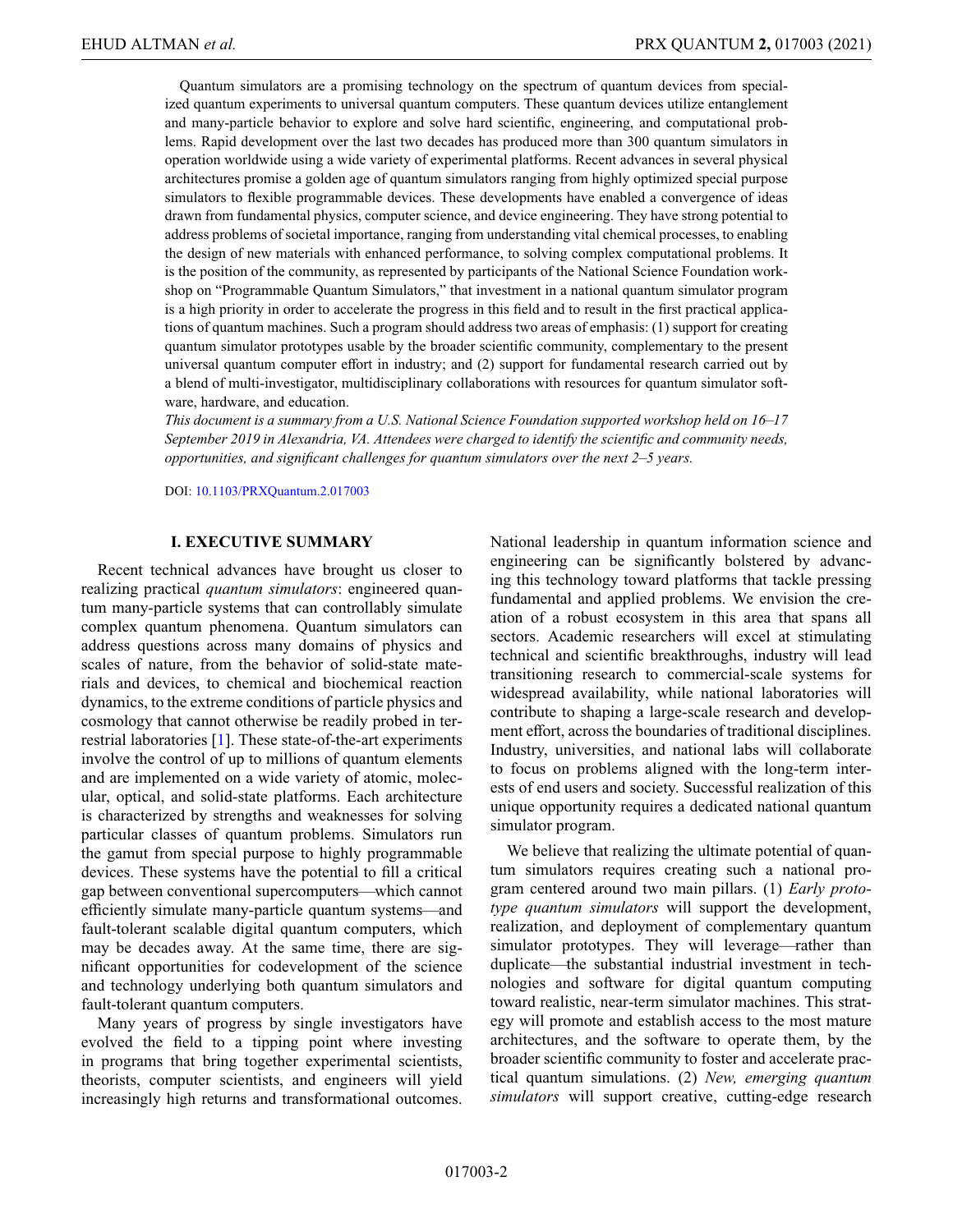in science and engineering to uncover new paradigms, advance nascent hardware platforms, and develop new algorithms and applications for a new generation of quantum simulators. This effort will further support the development of new materials and devices to help accelerate the progress of new technologies and push them outside the research laboratory. Here we document the opportunities and challenges in quantum simulators and explain our vision for accelerating the evolution of and capitalizing on this promising quantum technology via this two-pillar approach.

# **II. INTRODUCTION**

Quantum simulators strive to solve scientific problems that are not tractable by other means. For the purposes of this article, we define a quantum simulator as "*a quantum device that utilizes entanglement and other many-particle quantum phenomena to explore and solve hard scientific, engineering, and computational problems.*" Quantum simulators can be realized via different approaches, including highly tunable "analog" systems that naturally realize the physics problem of interest, or more digital methods that employ external control fields to produce non-native Hamiltonian evolution. Recent advances in several physical architectures promise a golden age ranging from highly optimized special-purpose quantum simulators to flexible and fully programmable devices. These developments are enabled by a convergence of ideas drawn from fundamental physics, computer science, and device engineering.

Starting around 2002 [\[2\]](#page-13-1), early implementations of ultracold-atom-gas-based quantum simulators began to shed light on a range of long-standing problems such as quantum phase transitions, strongly interacting bosons and fermions [\[3\]](#page-13-2), the quark-gluon plasma, neutron stars, and the only measured quantitative new predictions from string theory (via holographic duality) [\[4\]](#page-13-3). Quantum simulators have led to discoveries of unanticipated dynamical quantum many-body phenomena not governed by thermodynamic laws [\[5\]](#page-13-4), and even realized systems without natural analogs such as hyperbolic spacetimes [\[6\]](#page-13-5) and synthetic dimensions [\[7](#page-13-6)[,8\]](#page-13-7). Since many of these discoveries extend beyond what can be efficiently simulated exactly on a classical computer, quantum simulators are believed to exhibit a form of "quantum advantage" for computation.

Bulk-gas neutral atom experiments involving millions of particles [\[4](#page-13-3)[,9\]](#page-13-8), enabling precision thermodynamic measurements, e.g., on strongly interacting fermionic matter [\[10](#page-13-9)[,11\]](#page-13-10), are complemented by more bottom-up approaches with fully resolved control over smaller numbers of elements. Highly coherent quantum systems consisting of 50 or more individually addressed quantum elements have been created with superconducting circuits, trapped ions, and atom arrays. Recent improvements in materials, engineering, quantum control, measurement, and environmental isolation are opening new directions of study in these systems, including far-from-equilibrium many-body physics and large-scale entanglement. For example, novel ordering of spins was observed in a collection of over 50 Rydberg atoms held in optical tweezers [\[12\]](#page-13-11), a many-body order parameter was measured with over 50 trapped atomic ions to show the behavior of a dynamical phase transition [\[13\]](#page-14-0), and there has been impressive progress toward demonstrating quantum advantage and supremacy in superconducting circuits [\[14\]](#page-14-1). Quantum simulations with ultracold fermionic atoms in optical lattices simulate condensed matter Hubbard models, and are shedding light onto pseudogap [\[15\]](#page-14-2) and strange metal physics [\[16](#page-14-3)[,17\]](#page-14-4). Meanwhile, novel quantum simulator architectures—e.g., gated quantum dots and photonic arrays—are on the cusp of opening unique and important new areas of investigation, such as modeling many-body quantum transport in engineered reservoirs and predicting properties of quantum complex networks for a quantum internet [\[18](#page-14-5)[,19\]](#page-14-6).

Progress on advancing quantum simulation techniques will be heralded by finer control over bulk systems and scaling addressable systems to work with a larger number of particles. Both approaches have already established a frontier: understanding quantum simulators even at the 40–50 qubit scale is beyond direct brute-force diagonalization methods on classical computers. Scaling existing bottom-up quantum simulators to hundreds or even thousands of interacting, entangled, and well-controlled quantum elements *is realistically within reach.*

Achieving more advanced quantum simulation techniques will impact a wide range of fundamental and applied science and engineering. Efforts to create new materials by design will benefit from validated models of strongly correlated solids. New materials will offer potentially transformative properties, such as enhanced high-temperature superconductivity, topological excitations, unprecedented functionality for energy transport and storage, more efficient transistors, and advanced sensing technologies, as well as fundamentally new materials possessing properties with yet-to-be-conceived applications. Better understanding of nonequilibrium phenomena could lead to methods for generating light-induced topology and superconductivity, new techniques for control over chemical reaction kinetics, novel approaches to build robust quantum sensors for fundamental physics [\[20\]](#page-14-7) and to enhance nonlinear optical response, a more complete theory of the quantum origin of thermodynamics, and new insights into quantum gravity and lattice gauge theory. Applications to computer science could include hybrid digital-analog quantum computing, quantum approaches to combinatorial optimization problems, and quantum machine learning [\[21\]](#page-14-8). Realizing this promise requires convergence of multidisciplinary experimental theoretical work, including engineering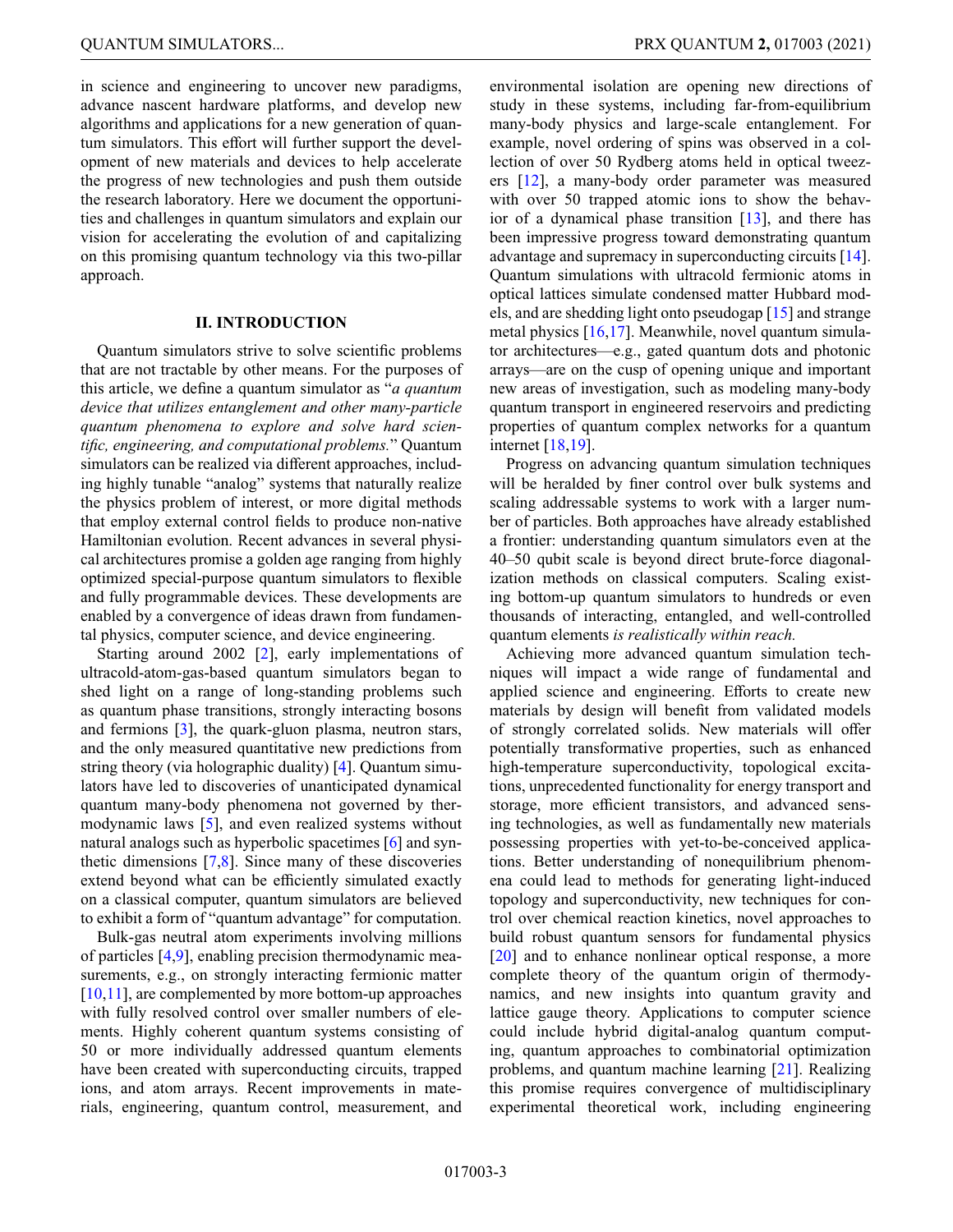expertise throughout the design, implementation, and process deployment.

Fundamental research by single-investigator groups continues to generate important advances in quantum simulation. Given the diversity of possibilities, and unpredictable nature of how quantum simulation will advance, it is essential to foster such research. However, quickly transitioning from fundamental research to mature developments ready for widespread availability, while maintaining alignment with the long-term interest of end users, requires support and coordination best fueled by the creation of an interdisciplinary, multiorganization, and multi-investigator convergence accelerator program. *Such a program will break down barriers among disciplines, achieve a cross pollination of ideas, and provide a coordination of effort that is essential for making rapid progress in the realization of practical simulators, especially those usable by the broader community outside of single-investigator groups.*

We envision a convergence accelerator program supported by two main pillars.

(1) *Early prototype quantum simulators* focus on assisting the rapid development of practical (i.e., achievable within 2–5 years) quantum simulator prototypes that can be made broadly available to the scientific community. This effort will employ a systems engineering approach to advance the most mature technologies. Existing facilities, commercially available quantum systems, and opensource software will be used to accelerate the timeline to deployment. Key goals include making systems with improved flexibility for users and developing algorithms to speed the initial practical applications of these quantum machines. Success in this pillar requires focused, interdisciplinary collaborations including experimental and theoretical physics, engineering, and computer science. Early engagement of industry and national laboratories is critical to provide and manage access to existing systems for the broader scientific community. These stakeholders can also assist other technologies close to deployment readiness to become publicly available.

(2) *New, emerging quantum simulators* focus on accelerated convergence of fundamental science and engineering to discover principles, devices, and new applications that will lead to the next generation of simulators with improved capabilities. Priorities include theoretical work in computer science and quantum many-body physics, the development of new architectures and algorithms for quantum simulators, novel classical methods to simulate manybody systems informed by quantum simulator results, and continued fundamental research that advances existing and emerging quantum simulator platforms. This activity will require further work on experimental systems, classical engineering for electronic and optical control systems,

developing new materials and device fabrication techniques to improve coherence, and work toward improving the programmability and scalability of quantum simulator platforms.

The remainder of this paper is organized as follows. In Sec. [III](#page-3-0) we detail the opportunities and challenges for quantum simulators to explore a range of key scientific problems. In Sec. [IV](#page-6-0) we provide an overview of existing quantum simulator platform architectures. In Sec. [V](#page-9-0) we address critical requirements to produce reliable simulators, particularly tunability, programmability, and verifiability. In Sec. [VI](#page-11-0) we describe the community structures that can take quantum simulators to the next level, including the formation of a quantum hub internet resource for quantum simulator hardware, software, and education. Conclusions are provided in Sec. [VII.](#page-13-12)

# <span id="page-3-0"></span>**III. USING QUANTUM SIMULATORS TO INVESTIGATE FUNDAMENTAL SCIENCE AND BEYOND**

Quantum simulators have the potential to solve a wide range of important outstanding scientific problems and dramatically impact technology development. They can tackle important models of quantum materials that defy understanding despite decades of intensive research, promise breakthroughs in accurate simulation of chemical processes far out of reach of even the most advanced supercomputers, and can access extreme conditions relevant to high-energy particle physics and cosmology otherwise impossible to create in the laboratory. Moreover, quantum simulators enable an unprecedented degree of spatiotemporal control and measurement detail and precision [\[22\]](#page-14-9), offering deeper insights than previously accessible.

Near-term advantages will necessarily be realized with systems that lack full error correction. The impact of imperfections such as noise and decoherence cannot be accurately modeled theoretically, and must be explored empirically by building and testing successively more complex simulation platforms. Constant experimental advances will be required to reduce noise, increase the number of interacting quantum elements, and improve flexibility and programmability. Theoretical and algorithmic advances are required to extend the capabilities of quantum simulators, identify new directions for research, analyze and interpret experimental results, and synthesize outcomes from different platforms into a unified perspective. These challenges, detailed further below, highlight the need for cohesive collaborations between experiment and theory.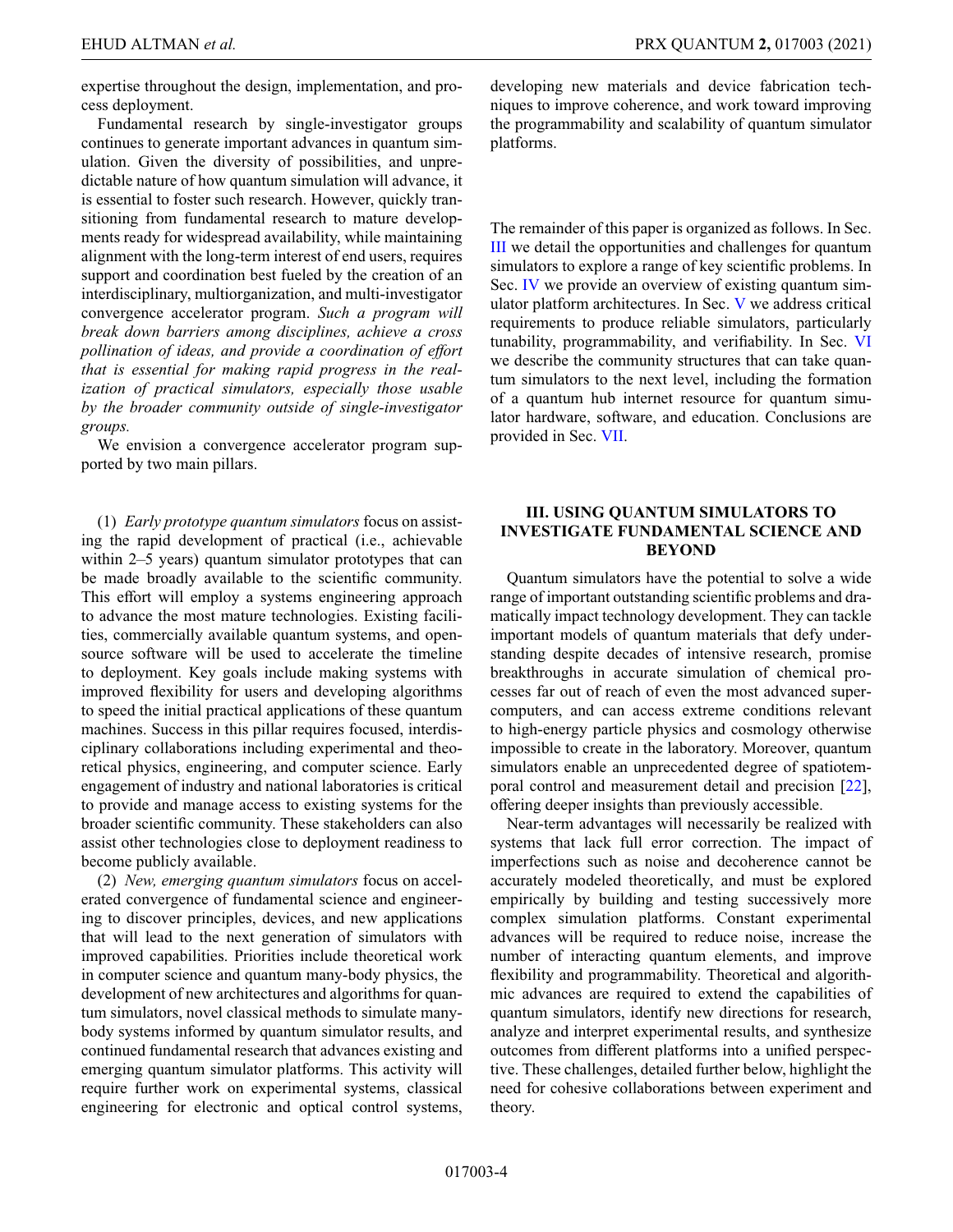# **A. Scientific opportunities for quantum simulators** *1. Quantum materials simulation*

Many deceptively simple models of correlated electronic materials defy efficient simulation due to sign problems associated with fermionic statistics, spin frustration, or complex gauge fields. A paradigmatic example is the Fermi-Hubbard model [\[23\]](#page-14-10), which is commonly regarded as a minimal microscopic starting point for describing the physics of a host of solid-state materials, from hightemperature superconductors to frustrated quantum magnets. Despite decades of theoretical and experimental efforts, the physics of the Hubbard model and the materials it models are not fully understood. Spin and Bose-Hubbard systems have similar complexity in the presence of strong interactions and gauge fields or spin frustration. Quantum simulators can implement these models and explore exotic low-temperature phases and higher temperature regimes, including the famous pseudogap, strange metals, and the quantum critical fan [\[24\]](#page-14-11). Simulations of more complex features including heterostructures, artificial lattice structures such as quantum spin ice [\[25\]](#page-14-12), and quantum generalizations of soft matter such as the spin glass [\[26\]](#page-14-13) are also achievable. Furthermore, quantum simulators allow more complete access to quantum states and quantities difficult to access in conventional materials, including nonlocal observables, entanglement measures, high-order correlators, and even full snapshots of the quantum wave functions. On the 2–5 year time scale a wide variety of such material simulations can be performed in a quantum simulation version of the materials genome initiative, particularly as prototypes are made available to the materials science community via pillar (1), and as multiinvestigator blended physics–materials-science teams are formed in pillar (2).

# *2. Quantum chemistry*

Chemistry problems such as calculating reaction rates and modeling catalysis are tantalizing topics with societal importance, including more efficient nitrogen fixation [\[27\]](#page-14-14) and making synthetic versions of light-harvesting photosynthetic complexes. Classical computation proves insufficient in many areas, including reactions occurring through conical intersections, determining whether the reaction products are controllable by wave function manipulation of the reactants, electron transport and energy harvesting in multiscale molecules and environments, and even many problems in bond energies and bulk properties in modest-sized molecules. For example, accurately calculating molecular properties of a single  $Cr<sub>2</sub>$  dimer from first principles remains beyond the reach of current techniques [\[28](#page-14-15)[,29\]](#page-14-16). Quantum simulators can solve such problems by directly emulating a model of such molecules or reactions and are not limited by the high overhead required by digital quantum computers. For example, recent progress has been made on simulating the interplay of molecular vibrations and electronic properties, and quantum simulations modeling phonon-assisted energy transfer have been carried out [\[30\]](#page-14-17). Extending these simulations will enable the identification of previously undiscovered electron-phonon interactions. An alternative approach is hybrid quantumclassical algorithms such as variational quantum eigensolvers [\[31,](#page-14-18)[32\]](#page-14-19). On a 2–5 year time scale a direct model of the photosynthesis problem can be built on several quantum simulator architectures to help resolve the ongoing controversy over the role of quantum coherence in exciton transport and energy harvesting [\[33](#page-14-20)[,34\]](#page-14-21), with applications to a new generation of photovoltaics and many other chemical problems such as multiscale enzyme reactions [\[35\]](#page-14-22). The role of accessible prototypes to the chemistry community under pillar (1) will greatly enhance such studies.

#### *3. Quantum devices and transport*

Similar to constructing a direct model of quantum processes in complex molecules, quantum simulators admit tunable models of quantum devices. Quantum simulators can play a key role in understanding the transport of current, spin, heat, and information and the influence of coupling to gates and substrates in quantum devices. A general understanding of transport needs to be built beyond semiclassical limits and linear response to include quantized interactions and correlations. For example, a complete quantum understanding of the basic building block of central processing units (CPUs)—the field-effect transistor (FET)—may provide both fundamental insight and identify physical limits; quantum simulators are already exploring this area [\[36\]](#page-14-23). Recent experiments are starting to shed light on the transport properties of the Fermi-Hubbard model, believed to hold the key for the understanding of high-temperature cuprate phenomenology [\[16](#page-14-3)[,17\]](#page-14-4). Likewise, transport is essential to quantum-dot-based photovoltaics, quantum thermoelectrics, spintronics, and other quantum entanglement-enhanced devices that tolerate or even prefer decoherence, rather than avoid it. The question of quantum thermoelectric effects and the quantum meaning of heat transport ties in to nanothermodynamics more generally [\[37\]](#page-14-24). In this direction, creation of informationbased engines have been proposed, with initial demonstrations of an information-based Carnot cycle [\[38\]](#page-14-25), but a great deal of exploration is needed to unlock this field. Finally, quantum complex networks can be realized in very recent quantum simulator architectures, allowing one to predict and explore properties of future "quantum internet" channels and device elements. On the 2–5 year time scale, environment-enhanced quantum transport in a wide variety of open quantum systems, quantum complex networks, and quantum nanothermodynamic devices can all be realized on several quantum simulator architectures. Progress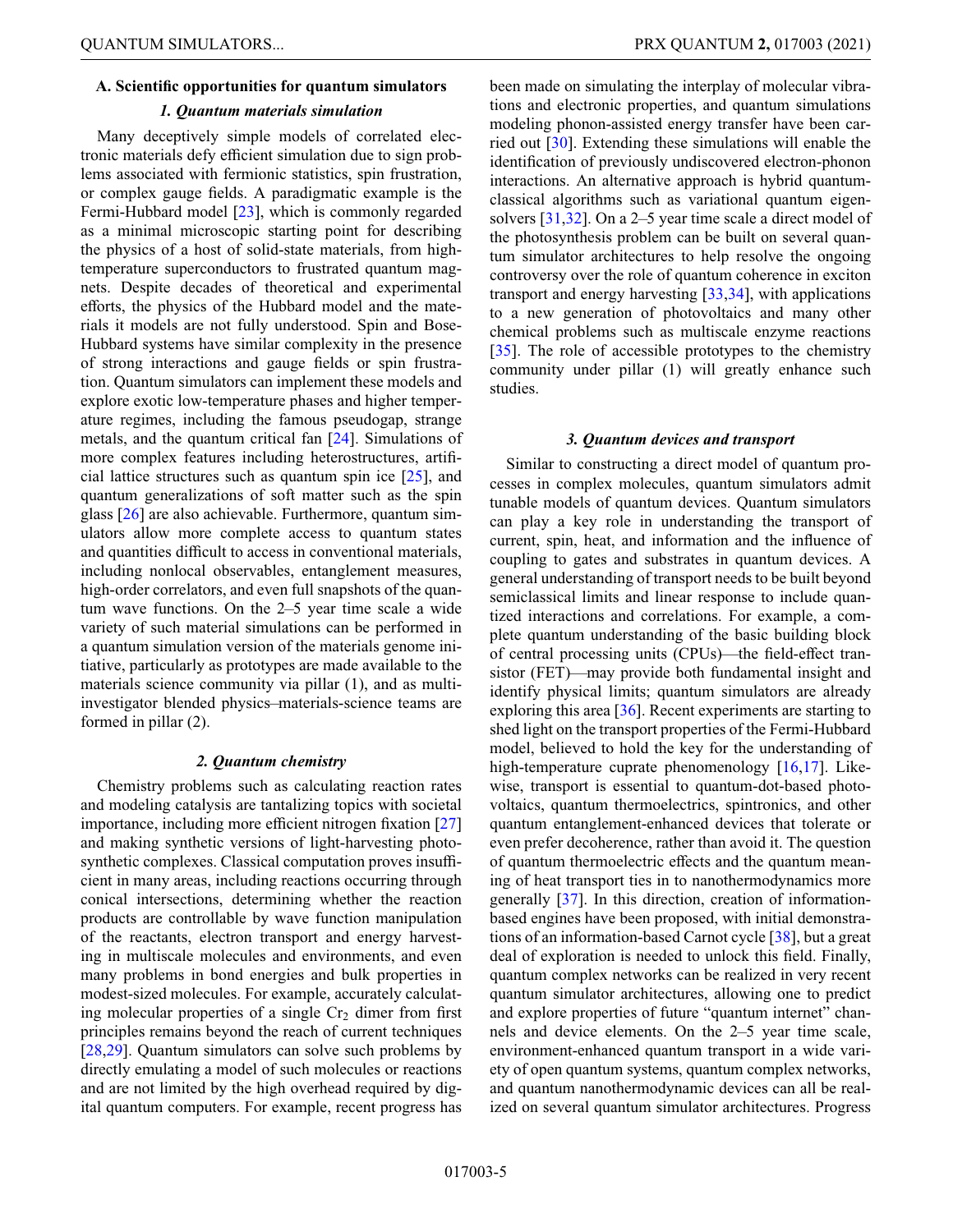EHUD ALTMAN *et al.* PRX QUANTUM **2,** 017003 (2021)

in this area will especially benefit from multidisciplinary teams combining electrical engineers and physicists.

# *4. Gravity, particle physics, and cosmology*

Quantum simulators will serve as laboratory testbeds for nonterrestrial phenomena relevant to particle physics, cosmology, and quantum gravity. Simulators can explore a wide range of phenomena, including lattice gauge theories [\[39\]](#page-14-26), color superconductivity, cosmological defect production in inflating spacetimes and quantum effects in curved spacetimes. Investigations into the dynamics of thermalization have revealed striking and unanticipated connections linking aspects of many-body quantum chaos, scrambling of quantum information theory, holographic descriptions of black holes, and quantum gravity [\[40\]](#page-14-27). These conjectured links can be directly tested in quantum simulations, forging new connections between these seemingly disparate disciplines. Entangled quantum many-body systems constructed for simulation purposes, combined with high-precision measurements, could even act as highly sensitive detectors to explore gravitational effects. On the 2–5 year time scale, the question of information scrambling in out-of-time-order correlators can be addressed on near-term quantum simulator architectures, particularly with the added benefit of multidisciplinary supported collaboration between cosmologists and string theorists together with quantum simulator theorists and experimentalists. A national quantum simulator program can also support joint programs in this area (see Sec. [VI\)](#page-11-0).

### *5. Nonequilibrium quantum many-body dynamics*

Quantum simulators also enable access to fundamentally new regimes of coherent, closed-system, and highly excited dynamics previously inaccessible in conventional materials [\[41,](#page-15-0)[42\]](#page-15-1). This important problem spans all scales of nature, from the formation of large-scale structures in the universe to the response of semiconductor devices. The potential impact of quantum simulators in this domain is high, since dynamics and excited states for multiparticle interacting quantum systems are largely inaccessible to conventional computing. Furthermore, theoretical tools for describing out-of-equilibrium behavior are limited. Quantum simulators can access the full range of many-body dynamics, including relaxation to thermal equilibrium in some closed systems, to nonthermalizing behavior in integrable and disordered systems [\[42\]](#page-15-1). Open challenges addressable by quantum simulators include uncovering the universal organizing principles governing out-of-equilibrium and nonequilibrium quantum phenomena; understanding how time-dependent control, driving, and engineered dissipation can be used to stabilize nonequilibrium quantum phases [\[43\]](#page-15-2); and enabling error-resilient storage and manipulation of quantum information [\[44\]](#page-15-3). In thermalizing systems, quantum simulators can shed light on transport properties and nonlinear response, which are often poorly understood despite their critical importance for characterizing materials and designing electronic devices. Understanding nonequilibrium quantum many-body dynamics is perhaps the greatest strength of quantum simulators and ties together all the topics of this section, falling squarely into the area of pillar (2) under fundamental research.

#### **B. Challenges and opportunities for theory**

Theoretical work plays a critical role in designing quantum simulators, interpreting the experimental data they produce, and developing an overarching framework to apply lessons learned in quantum simulators to physical systems of interest. The new theoretical ideas and methods needed to drive breakthroughs in quantum simulation are possible only through a symbiotic relationship between theoretical and experimental teams.

Advances in quantum simulators pose both challenges and opportunities for theory. One key challenge is the need to move beyond existing frameworks by investigating new regimes of nonequilibrium dynamics not described by standard statistical mechanics and capitalizing on access to nonlocal observables such as entanglement [\[45\]](#page-15-4), string orders, snapshots of many-body wave functions [\[46\]](#page-15-5), and distribution functions. Standard theoretical approaches to many-body systems emphasizing two-point correlation functions of local observables and near-equilibrium linear response must be extended. Needed advances include effective field theories, variational methods, and advanced numerical techniques.

An opportunity for theory is the possibility for detailed comparison of different model predictions against quantum simulation experiments, which will be fundamental to extract lessons about the quantum problems at stake. For example, in the case of quantum materials, many classes of theories have been proposed to explain competing orders, quantum criticality, and proximity to exotic fractionalized phases in high-temperature superconductors. These theories can be used as a foundation for model-based analysis of the complex data sets from quantum simulation experiments. Such a program requires new methods to translate the predictions from these models into the observables from quantum simulators. Advances in data science and machine-learning tools can also be used to compare theory and experiment and contrast different approximate theories. The same needs apply to other fields, such as interpreting nuclear magnetic resonance (NMR) spectra in biomedical systems. Successes on quantum simulator problems can thus translate into understanding in other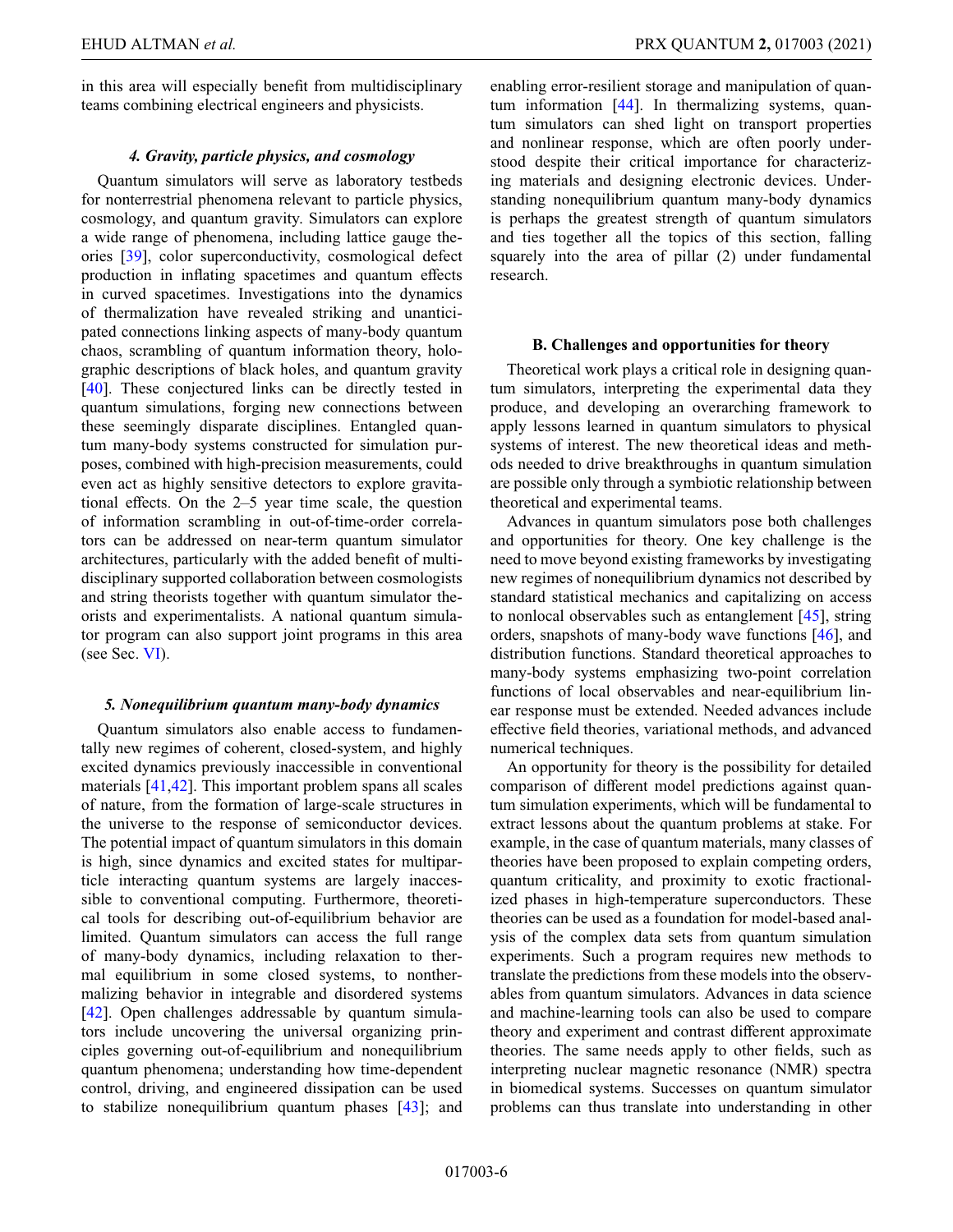fields, such as NMR. Success calls for organizing multidisciplinary collaborations between experts in data science, theoretical physics, chemistry, medicine, engineering, and other fields of science.

# **C. Challenges to building a large-scale quantum simulator**

The main technological challenges to leveraging the strengths and overcoming the weaknesses of quantum simulators are common across platforms and center around scalability, complexity, state preparation, control, and measurement.

# *1. Scalability and complexity*

The quantum simulator architectures, numbered [A-1](#page-6-1) through [A-11,](#page-9-1) are described in detail in Sec. [IV.](#page-6-0) Some platforms, such as [A-2](#page-7-0) (color centers), [A-3](#page-7-1) (dopants in semiconductors), [A-4](#page-7-2) (gate-defined quantum dots), and A-8 (superconducting quantum circuits), face the challenge of variability, i.e., quantum devices with nominally identical design rarely exhibit identical performance, are affected by coupling to nearby environments or defects, and typically require time-intensive independent calibration. Addressing this issue will require better understanding of imperfections and coupling to the environment; developing better techniques for placement and control of impurities, donor atoms, and vacancy centers that act as artificial atoms; and devising automated calibration processes to tune up a large number of independent devices. Furthermore, many problems of interest require long-range connectivity that typically cannot be easily achieved by physical wiring in planar devices. Implementing long-range interactions via swap networks is technically possible, but often incurs a large overhead. Progress is needed to enhance physical connectivity of devices, and devise better algorithmic methods to improve connectivity. Along with connectivity comes cross talk or unwanted connections and interactions, as one finds natively in many of the other architectures, e.g., in [A-1](#page-6-1) (cold and ultracold molecules), [A-6](#page-7-3) (photons and atoms in cavities), [A-7](#page-8-0) (Rydberg atom arrays), and [A-9](#page-8-1) (trapped atomic ions). A careful design of the system architecture is required so that cross-talk errors do not scale with the system size. As discussed below, as the system size grows, so does the complexity, not only for the physical architecture and the control and measurement hardware, but also for the quantum states involved and their verification.

### *2. State preparation and control*

As quantum simulators approach ever larger scales and complexities, it becomes increasingly difficult to reach and maintain the low entropy and low effective temperatures required to prepare and investigate strongly correlated quantum many-body states. Multiple platforms will benefit from new methods of state preparation, including new cooling techniques, entropy redistribution via reservoir engineering, stabilization via a dissipative bath [\[47,](#page-15-6)[48\]](#page-15-7), and measurement-based state preparation. Alternatives to traditional adiabatic protocols include (i) autonomous error mitigation for analog quantum simulators using engineered baths, e.g., in architectures [A-7](#page-8-0) (Rydberg atom arrays), [A-8](#page-8-2) (superconducting quantum circuits), and [A-10](#page-8-3) (ultracold neutral atoms); (ii) new tools for quantum state control (see Sec. [V\)](#page-9-0); and (iii) optimizing state-preparation protocols, cooling, and variational approaches in nearterm algorithms, including adaptive techniques [\[48\]](#page-15-7). These challenges present unique opportunities for disparate disciplines such as computer science, electrical engineering, materials science, and mathematics to contribute critical insights making large-scale quantum simulation possible.

# <span id="page-6-0"></span>**IV. QUANTUM SIMULATOR ARCHITECTURES**

Quantum simulators can be assembled from a wide variety of atomic, molecular, optical, and solid-state physical platforms. In the following, we summarize these platforms in alphabetical order.

### **A-1: cold and ultracold molecules**

<span id="page-6-1"></span>Polar molecules present a quantum element combining the strong, anisotropic electric dipolar interaction with one to hundreds of internal states with transitions at convenient frequencies [\[50](#page-15-8)[–52\]](#page-15-9). They can be assem-bled from neutral atoms to reach Fermi degeneracy [\[53\]](#page-15-10), or be directly laser cooled [\[54\]](#page-15-11). Molecule-based quantum technology will improve precision measurement [\[55\]](#page-15-12) and provide insights in molecular physics, chemistry, and biology. Their range of frequencies, kilohertz to hundreds of terahertz, lends itself to efficient information transduction across different platforms and the study of multiscale quantum physics, while combining with their intrinsic tunable interactions will allow them to reach highfidelity entanglement. Stacked multilayer fermionic polar molecules [\[56\]](#page-15-13) can simulate the extended-Hubbard and *t*-*J* models and topological phases, while different classes of molecules can explore models difficult to access with other platforms, e.g., exotic *XYZ* magnetism, and internal states can provide a separately tunable reservoir for simulations of open quantum systems. Crucial challenges for latticebased quantum simulators include cooling the system to the many-body ground state, obtaining more than about  $10<sup>3</sup>$  to  $10<sup>4</sup>$  quantum elements, and extending the classes of molecules to simulate more models. Addressability at the single molecule level is another key goal, as well as trapping and control of cold molecules in optical tweezers [\[57](#page-15-14)[,58\]](#page-15-15).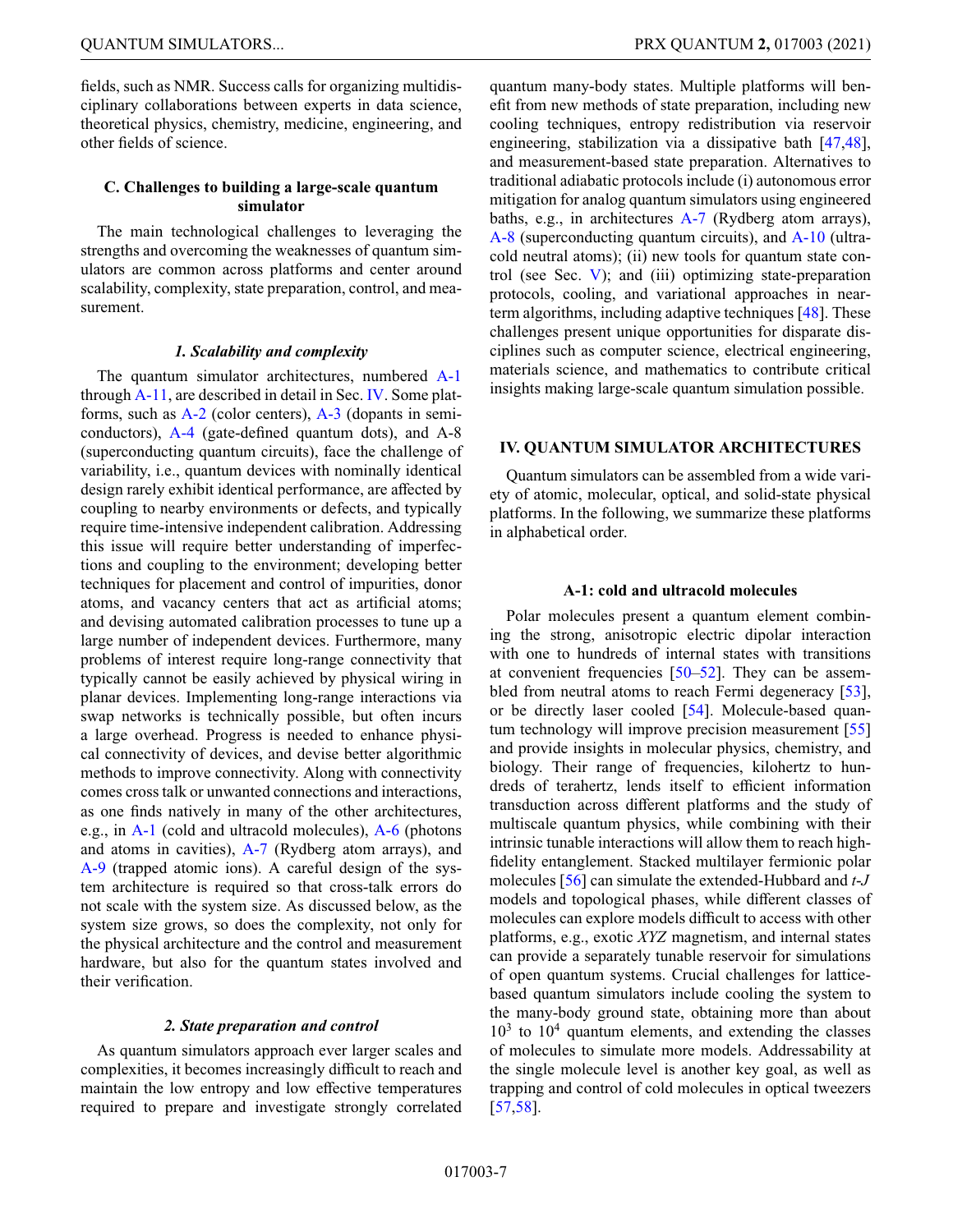### **A-2: color centers**

<span id="page-7-0"></span>Color centers in wide band-gap semiconductors (diamond, SiC, etc.) feature microwave transitions for control and optical transitions for coupling to each other and to cavities [\[59\]](#page-15-16). This system does not require high vacuum or particle trapping, and performs well at modest temperatures (greater than 1.5 K) with coherence times ranging from hundreds of microseconds to minutes. Small quantum registers of up to ten fully connected qubits have recently been demonstrated [\[60\]](#page-15-17). Color centers are well suited for the study of open quantum systems [\[61\]](#page-15-18). Two quantum registers have been optically connected using nitrogenvacancy centers in diamond [\[62\]](#page-15-19). Active areas of research to facilitate scalability include increasing the quality of optical interconnects through improved fabrication methods and photonic optimization [\[63,](#page-15-20)[64\]](#page-15-21), exploration of new defects, integration of defects to photonics structures, and precise control over defect placement.

### **A-3: dopants in semiconductors**

<span id="page-7-1"></span>Dopant atoms have been integrated into gate-defined quantum-dot devices using deterministic ion implantation [\[65\]](#page-15-22), and have been placed with atomic precision into dopant-based devices using scanning probe fabrication. Both single-qubit and two-qubit gates have been shown using the electron spin bound to donor atoms [\[66\]](#page-15-23). Emergent many-body behavior has been seen in the transport through short one-dimensional chains of donors [\[67\]](#page-15-24). In general, dopants in semiconductors have many of the same opportunities and limitations of gate-defined quantum dots, with some notable differences. The nuclear spin provides an additional degree of freedom that has very long coher-ence times, and can be coupled to bound electrons [\[68\]](#page-15-25). The main challenge of this platform is achieving tunable donor-donor coupling. Scaling to larger arrays also requires managing the wiring for individual qubit control.

### **A-4: gate-defined quantum dots**

<span id="page-7-2"></span>Spin qubits in gate-defined quantum dots offer a tunable, scalable platform with long spin coherence relative to their gate time  $[69]$ . Advantages of this technology include the ability to scale to moderate numbers of qubits using nanoscale lithographic patterning on high-quality semiconductor silicon, and silicon-germanium substrates. 1D and 2D arrays of these structures have been demonstrated with excellent control. Silicon quantum-dot platforms have achieved single-qubit and two-qubit gate fidelities of 99.9% [\[70\]](#page-15-27) and 98% [\[71\]](#page-16-0), respectively. Strong coupling between double quantum-dot qubits and superconducting coplanar waveguide resonators has recently been achieved. A Fermi-Hubbard model quantum simulator has been implemented with quantum dots [\[72\]](#page-16-1). Quantum dots offer the possibility of long-range interactions with controllable disorder for simulation of quantum spin fluid formation, Wigner crystallization, Anderson localization [\[73\]](#page-16-2), and time crystals, as well as opportunities for reservoir engineering for open quantum systems. Active areas of research include exploring material science parameters to reduce interdevice variability, methods of using variability as a resource, modified measurement schemes to improve speed and scalability, such as multiplexed dispersive readout, and automation of tuning and readout protocols.

### **A-5: photons in nanostructures**

Engineered nanophotonic structures coupled to strong nonlinearities offer a potential solution to realizing tunable long-range interactions in two-dimensional lattices [\[74\]](#page-16-3). This will facilitate simulation of quantum spin fluid formation or Wigner crystallization, and Bose-Hubbard models [\[75\]](#page-16-4). Furthermore, the spectral or spatial inhomogeneity of the quantum emitters providing the nonlinearity also acts as a disorder term, making these platforms well suited for implementation of disordered many-body systems with long-range interactions, challenging to investigate classically since the analytical tools used to study symmetric and translationally invariant systems break down in the presence of disorder. Optimization techniques will play an important role in engineering of photonic structures [\[76\]](#page-16-5). Linear optics allows for simulation of the boson sampling problem [\[77\]](#page-16-6).

#### **A-6: photons and atoms in cavities**

<span id="page-7-3"></span>Cavity quantum electrodynamics enables coupling of distant atoms through photon exchange via the mode of a cavity operating in the strong-coupling regime. These long-range interactions, which can include all-to-all connectivity, allow simulation of exotic spin models [\[78–](#page-16-7)[81\]](#page-16-8). Coupling to several cavity modes and/or Floquet driving provides adjustable range, connectivity, and sign of the interactions, which in turn enables simulation of phenomena ranging from quantum spin glasses to information scrambling in quantum black holes. Alternatively, these setups can be viewed as many-body systems of cavity photons with strong photon-photon interactions mediated by atoms [\[82](#page-16-9)[,83\]](#page-16-10), and Laughlin states of light have recently been demonstrated [\[84\]](#page-16-11). In current experiments, the cavity mode often couples collectively to large clusters of atoms, which therefore behave as large semiclassical spins with cooperatively enhanced interactions. This regime has allowed for deterministically generating manyparticle entangled states, including squeezed [\[85](#page-16-12)[–88\]](#page-16-13) and *W* states [\[89\]](#page-16-14). In an opposite limit, cavity-mediated interactions have enabled a two-qubit entangling gate [\[90\]](#page-16-15). An important challenge for future experiments is to go deeper into the quantum regime in scalable many-body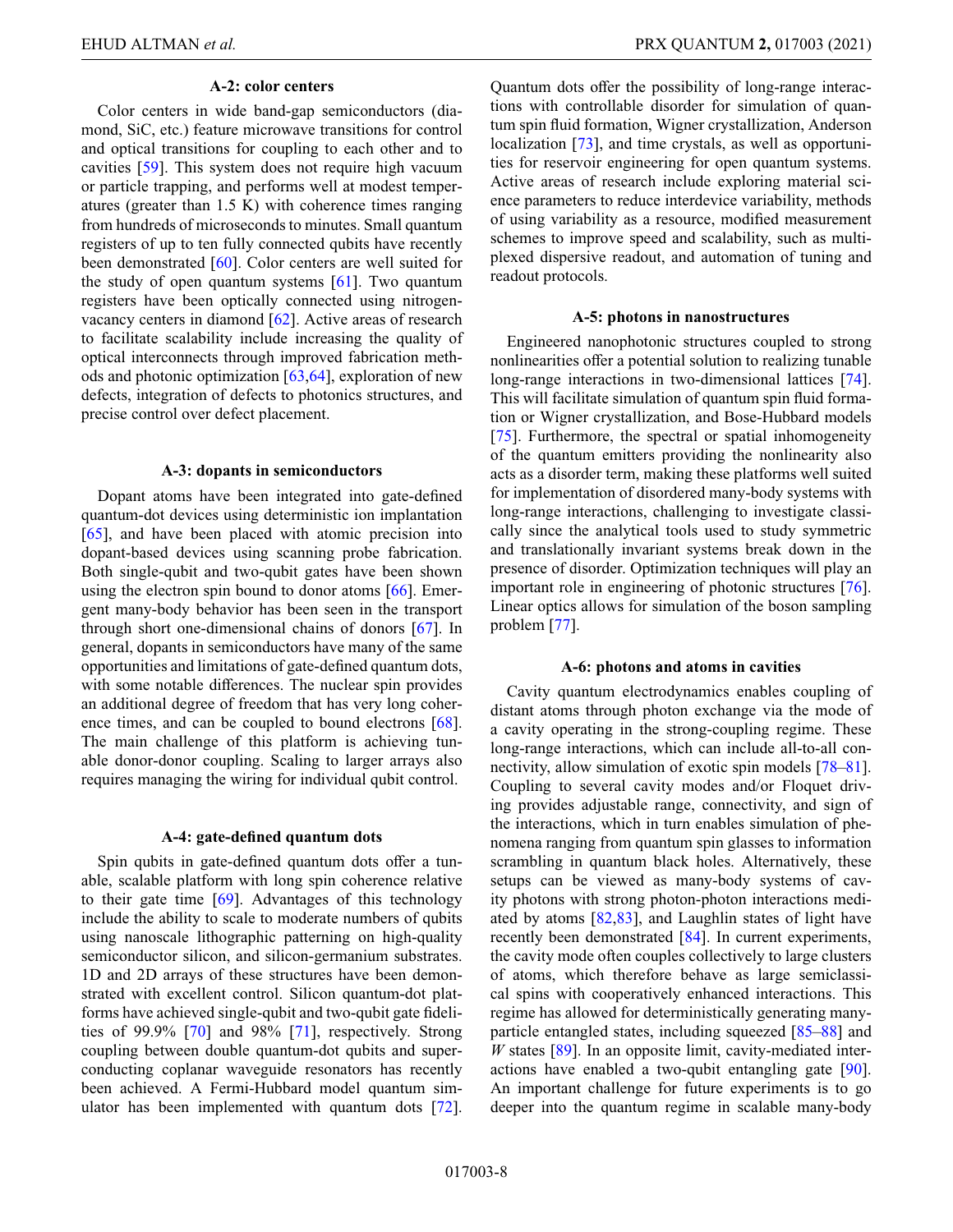systems, by combining strong atom-light coupling with local tunability of the interaction of individual atoms with the cavity.

**A-7: Rydberg atom arrays**

<span id="page-8-0"></span>Deterministically prepared, often reconfigurable 1D, 2D, and 3D arrays of individually trapped cold neutral atoms with strong, long-range, coherent interactions enabled by excitation to Rydberg states constitute a promising approach to realizing programmable quantum simulators. Recent experiments realized quantum spin models using over 50 qubits with tunable interactions [\[12\]](#page-13-11), leading to the discovery of a new class of quantum many-body states that challenge traditional understanding of thermalization in isolated quantum systems. The work also provided insights into quantum phase transitions in exotic, previously unexplored condensed matter models. Symmetry-protected topological phases of matter have been realized using 2D atom arrays [\[91\]](#page-16-16). Highfidelity single-qubit rotations and multiparticle entangled states, quantum state detection, and parallel quantum logic operations have been demonstrated, establishing neutral atoms as a competitive platform for quantum information processing. Challenges include scaling to hundreds of entangled quantum elements and reproducing results on similar or complementary platforms.

### **A-8: superconducting quantum circuits**

<span id="page-8-2"></span>Superconducting circuits are a leading solid-state quantum simulation platform with relatively long coherence times and strong, tunable interactions enabling fast, highfidelity quantum logic gates. Relatively high-fidelity operation and readout of more than 50 qubits is now achievable [\[14,](#page-14-1)[92\]](#page-16-17). A wide range of circuit topologies can be lithographically defined, making superconducting circuits one of the most geometrically flexible simulator platforms [\[93\]](#page-16-18). Quantum elements include linear resonant elements operating as cavities or photon (bosonic) reservoirs [\[94\]](#page-16-19), and nonlinear elements operating as artificial multilevel atoms (qudits), two-level "atoms", "spins", or qubits [\[93,](#page-16-18)[95\]](#page-16-20). Linear and nonlinear couplings between elements can provide tailor-made interactions [\[93,](#page-16-18)[96](#page-16-21)[,97\]](#page-16-22) for investigating frustrated spin systems, photon-photon interactions, or modeling phase transitions beyond meanfield theory. This platform has been applied to digital simulation of spin models, fermionic dynamics, quantum chemistry using variational quantum eigensolvers [\[94](#page-16-19)[–96,](#page-16-21) [98\]](#page-16-23); and machine learning for classification [\[97\]](#page-16-22). Analog simulation of strongly correlated quantum matter—such as many-body localized states in disordered lattices and the Mott insulating phase in the Bose-Hubbard model [\[102\]](#page-17-0)—has recently been explored. Significant challenges in this platform include obtaining high fidelity and full quantum control over more than tens of qubits, while maintaining and improving the coherence of individual circuit elements.

### **A-9: trapped atomic ions**

<span id="page-8-1"></span>Trapped atomic ions are among the most coherent and controllable of all quantum simulation platforms [\[103\]](#page-17-1). The internal structure (spin) of atomic ions is not perturbed by the external confinement forces. Trapped ion qubits can be localized, initialized, and measured with high fidelity. Reconfigurable qubit couplings are mediated by the Coulomb interaction and controlled through state-dependent dipole forces realized with applied optical or microwave fields. Qubits can be fully connected for modest system sizes. This allows the implementation of magnetic spin models with long-range and tunable interactions, and simulations of phase transitions and quantum dynamical processes through adiabatic manipulations, quantum quenches, and Hamiltonian modulation [\[104\]](#page-17-2). Variational quantum eigensolver algorithms for quantum chemistry have also been demonstrated with this platform [\[105,](#page-17-3)[106\]](#page-17-4). Current state-of-the-art trapped ion quantum simulators involve more than 50 spins [\[13,](#page-14-0)[107](#page-17-5)[,108\]](#page-17-6), with complete control and high fidelity up to a few tens of ions. The primary challenge to scaling ion traps is the systems-level engineering of optical controllers and electrode structures to connect groups of trapped ions through shuttling, as well as the integration of photonic interconnects for modular communication between trapped ion qubit clusters.

#### **A-10: ultracold neutral atoms**

<span id="page-8-3"></span>Ultracold neutral atoms working with thousands to tens of millions of interacting fermionic or bosonic quantum elements can simulate a wide variety of paradigmatic quantum phases and phenomena because of their high degree of isolation, flexible geometry, interaction and spin control, and slow observable dynamics. Fermionic degrees of freedom can be natively realized. Quantum simulator tools range from optical lattices [\[23](#page-14-10)[,109\]](#page-17-7) and Feshbach resonances realizing strong interactions [\[3](#page-13-2)[,110\]](#page-17-8) to now artificial gauge fields, arbitrary confining geometries, dipolar interactions, coupling to optical cavities, and individual atom imaging and control in quantum gas microscopes [\[46](#page-15-5)[,111\]](#page-17-9), allowing one to directly sample the many-body wave function. Equilibrium quantum simulations accessible to these devices include the Fermi-Hubbard model (reducing temperature roughly fourfold may exhibit the predicted *d*-wave superconductivity), quantum spin liquids (using lattices with geometrical frustration), fractional quantum Hall physics (using artificial gauge fields), and even models from cosmology (using dynamical geometry or interaction strengths). Nonequilibrium simulations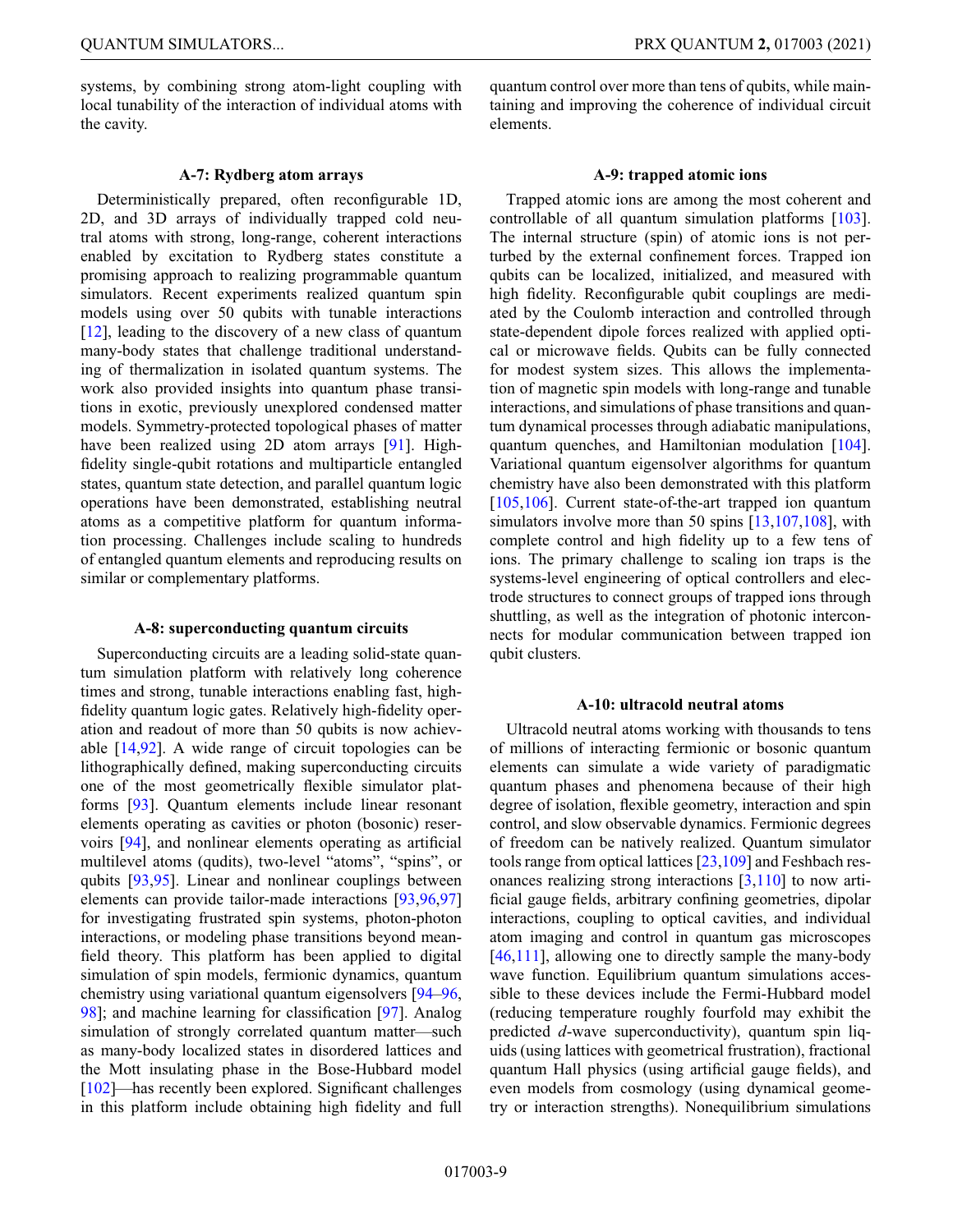include the breakdown of thermalization in isolated integrable systems, the dynamics of many-body localization, and high-order correlators, for example in atom interferometry [\[112\]](#page-17-10). The unified approach of quantum simulation and precision metrology [\[113](#page-17-11)[,114\]](#page-17-12) is leading a revolution in our understanding of complex systems for applications in measurement science. Floquet engineering on atomic quantum gases has already synthesized gauge fields relevant to condensed matter, high-energy, particle, and gravitational physics. Challenges include the nonuniformity inherent to many trapping scenarios, a variety of loss and decoherence mechanisms from background vacuum gas to trapping fields, and removing entropy to achieve ground states.

# **A-11: van der Waals heterostructures, Moiré materials, and excitons**

<span id="page-9-1"></span>Atomically thin 2D materials such as graphene and transition metal dichalcogenides can be combined into layered heterostructures of great variety. These structures effectively simulate a highly tunable Hubbard model, analogous to what occurs in complicated correlated materials, but on a greatly expanded length scale. The relative importance of electronic tunneling and correlations can be continuously varied by tuning gate voltages, relative interlayer twist angles, strain, and dielectric environments, to explore a full phase diagram in a single material [\[115\]](#page-17-13). Moiré superlattice structures of graphene have realized highly tunable correlated insulators, magnets, and superconductors, and future heterostructures will be able to simulate even more complex correlated topologies, frustrated magnetism, and fractionalized spin liquids. Two-dimensional material heterostructures can also host high densities of long-lived bosonic particles such as excitons and exciton-polaritons, manipulable to produce highly tunable solid-state platforms to simulate bosonic many-particle systems, and to realize optoelectronic and thermoelectric applications [\[116\]](#page-17-14). These architectures can be cooled more easily, relative to the tunneling and superexchange energies, than for instance their counterparts in architectures [A-1](#page-6-1) (cold and ultracold molecules) and [A-10](#page-8-3) (ultracold neutral atoms) to explore coherent spin physics, presenting both an exciting opportunity and a challenge.

# <span id="page-9-0"></span>**V. PROGRAMMABILITY AND VERIFIABILITY**

Quantum simulators can take many forms ranging from completely analog to fully digital, with hybrid implementations in between  $[117]$ . Having presented the scientific challenges and opportunities in Sec. [III,](#page-3-0) and the architectures in Sec. [IV,](#page-6-0) in this section we proceed to identify opportunities and challenges in the programmability and operation verification [\[118\]](#page-17-16) of this large class of simulators.

### **A. Digital, analog, or hybrid**

While quantum simulators are traditionally classified as analog or digital, actual realizations are more nuanced, spanning the continuum between the two. Digital, i.e., gate-based quantum simulation, has the advantage of versatility since, in principle, all Hamiltonians can be effectively encoded into quantum circuits involving just one- and two-qubit gates. However, the high coherence and gate fidelity, along with error correction, required for deep quantum circuits are likely unattainable in the next 2–5 years. Quantum simulators span the continuum between digital and analog and provide a more realistic path to solving scientifically pressing problems in the near term.

Fully analog devices fix the Hamiltonian to mimic the problem exactly. Adding tunability allows broadening to a class of problems rather than a fixed Hamiltonian. Additional capabilities such as single-qubit gates or single-site addressability provide added control and allow for an even larger class of problems to be tackled. On the other hand, in a model closer to the digital quantum computer, allowing for analog-like elements such as switching multiqubit interactions on and off, rather than decomposing multiqubit gates in terms of two-qubit and single-qubit gates, can lead to shorter depth circuits and the ability to simulate more complex problems, despite limited coherence and gate fidelity.

Hybrid models of simulation can also open new opportunities. This can include either hybrid approaches involving different architectures from Sec. [IV,](#page-6-0) or quantumclassical hybrid simulations, such as variational quantum eigensolvers. In the former case, one approach is running the same problem on different hardware to cross-check and benchmark the results; another possibility is a physical connection between disparate systems via a quantum channel [\[119\]](#page-17-17). For quantum-classical hybrid simulators, the quantum system is used for encoding and evolving the quantum state as an ansatz, while the classical computer is used for optimization of its parameters.

### **B. Challenges and opportunities**

Before problems of practical importance can be tackled, it is imperative to test the ability to accurately control engineered quantum systems, verify that the results of the quantum simulators can be trusted, and quantify errors. Gate-based quantum simulators benefit from verification and validation methods developed for quantum computing, such as randomized benchmarking [\[120\]](#page-17-18) and gate set tomography [\[121\]](#page-17-19), to characterize system performance and diagnose errors. However, these tools have an intrinsic exponential scaling, limiting them to smaller systems. For analog quantum simulation, the theoretical design of benchmarking and error-correction tools is in its infancy. For example, what is the equivalent of a "quantum volume" [\[122](#page-17-20)[,123\]](#page-17-21) for quantum simulators that will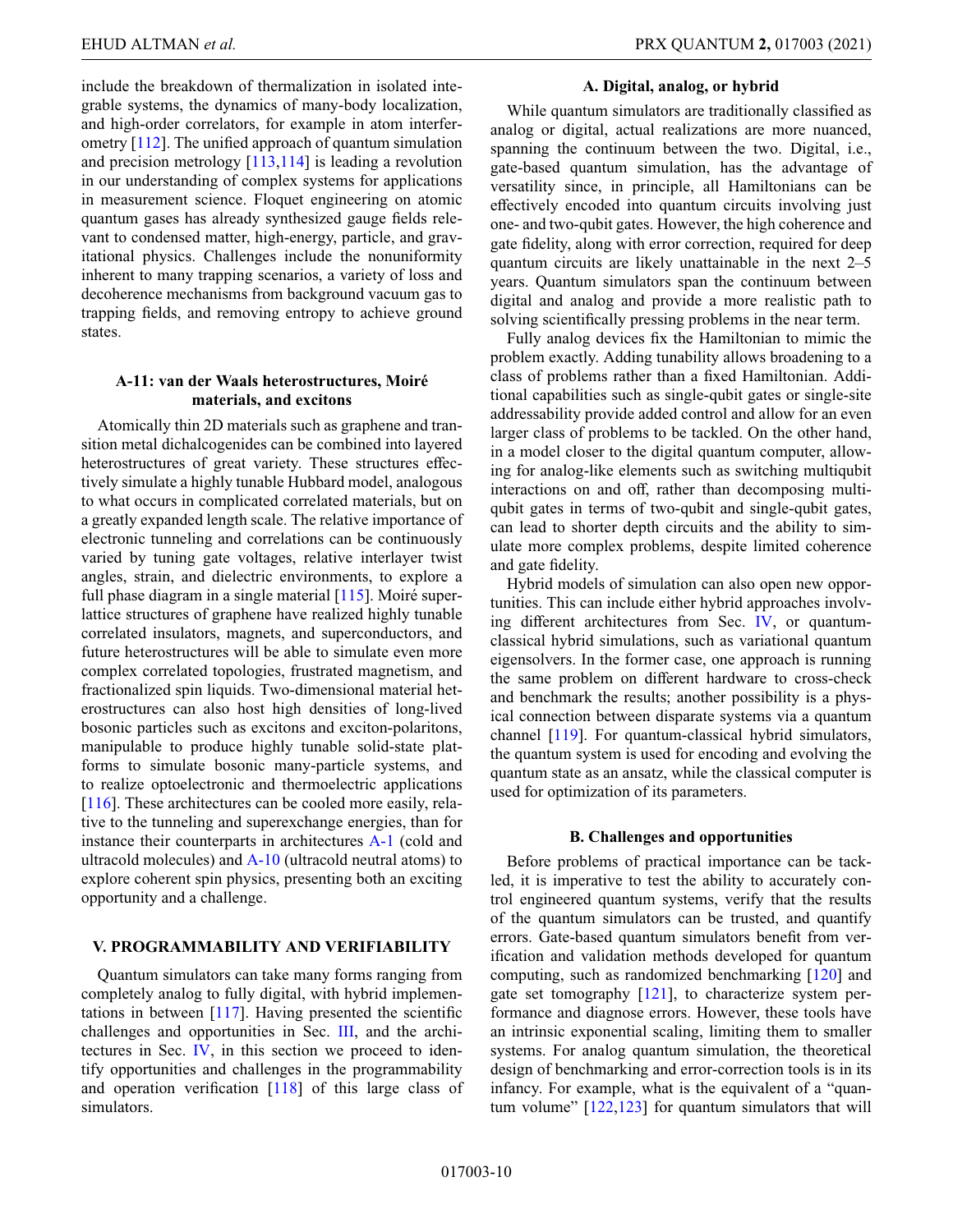enable comparison of the different architectures? There is a broad opportunity for witness observables, akin to entanglement witnesses [\[124\]](#page-17-22), to validate simulator operation without *a priori* predictions for the outcome of the complete simulation. In fact, we expect techniques for validating, calibrating, and diagnosing quantum simulators to be platform agnostic. Similarly, quantum error correction methods developed for universal quantum computers provide high-level protocols transcending specific physical architectures but require overheads too large for near-term simulators. Uncovering new types of error correction and mitigation suitable for near-term simulators is an open problem.

Furthermore, there is a natural trade-off between the coherence of a system and the degree of programmability and tunability. Understanding and exploring this trade-off is important in developing quantum simulators. There is also an opportunity in the development of algorithms with this trade-off in mind, leading naturally to the concept of codesign, i.e., developing applications for specific hardware and architectures. Such efforts will benefit from the convergence of various areas of expertise, including experimental physics, quantum control theory, computer science and software, and engineering.

# *1. Validating analog simulators*

Physical systems contain contributions to their Hamiltonian beyond the strict confines of the model that they are designed to implement  $[125]$ , representing a challenge to analog quantum simulators. However, exact agreement between a simulator and its target model is not expected to be necessary. Thanks to the universality of the low-energy physics arising from collective behavior, often these additional terms or fluctuations will not affect the correctness of the simulation provided they are not too large. Current experiments show that good agreement with simple and tractable theoretical models can be achieved despite the presence of imperfections [\[126\]](#page-17-24). An immediate question is whether it is possible to quantify the robustness of observables to such perturbations. Classification of the relevance of perturbations to the systems as relevant, marginally relevant, or irrelevant bear resemblance to classification schemes in renormalization group flows [\[127\]](#page-17-25). Methods to determine how strongly observables are affected by small perturbations and to derive reliable error bounds are desirable. This presents remarkable research opportunities to quantify uncertainties in systems without *a priori* known behavior.

### *2. Validating digital simulators*

Digital quantum simulation suffers from several inherent sources of errors, including digitization errors arising from an insufficient number of Trotterization steps, control errors on the gate unitaries, and decoherence due to both dephasing and environmental interactions. Wellunderstood tools exist for characterizing and dissecting these errors in small-scale quantum circuits, such as randomized benchmarking, cross-entropy benchmarking, and state and process tomographies. However, these tools become forbiddingly difficult to implement at the level of 10 to 50 qubits, let alone for larger and more complex quantum elements [\[128\]](#page-17-26). Possible directions will involve new benchmarking protocols to estimate the fidelity of quantum circuits without explicit reliance on classical calculations, and new measurement methodologies improving upon the exponential or superexponential scaling behavior in the number of quantum elements in the system. The use of computer-science validation techniques will also prove crucial. For example, machine-learning-based techniques can be used to validate and reconstruct properties of large quantum hardware [\[129\]](#page-17-27). Success in any of these efforts, even moderate, will have a profound impact on digital quantum simulation and computation as a whole.

### *3. Comparison to classical calculations*

Comparison of experimental results with controlled classical simulations of quantum systems plays an important role in the validation of quantum hardware. For small systems, brute-force classical simulations can still be performed without essential approximations. At this scale, systematic verification and comparison procedures can reveal flaws or neglected relevant perturbations in microscopic models. For larger-scale quantum hardware, comparing to classical simulation is more challenging but venues for benchmarking are still open. State-ofthe-art classical many-body techniques can be used to validate analog and digital quantum computers. For example, low-entangled states in one dimension are naturally amenable to tensor-network simulations [\[130\]](#page-17-28), whereas sign-problem-free models can be effectively studied with stochastic quantum Monte Carlo techniques [\[131\]](#page-18-0). Comparing to classical simulations has a dual goal. First, it is crucial in understanding the microscopic details of quantum hardware and better assessing its capabilities. Second, experimentally accessing regimes beyond the current applicability of many-body classical techniques can be regarded as a way to benchmark and improve upon such techniques.

### *4. Verification of simulators*

Given that many problems are well suited to implementation on multiple platforms, comparison of simulations of the same Hamiltonian using different technologies can verify the outcome or reveal unexpected interactions in the simulators. Alternatively, one can use self-verification, where the simulator is run forward and then backward, testing that the state at the midpoint has the desired properties of the simulation and that the inversion of the evolution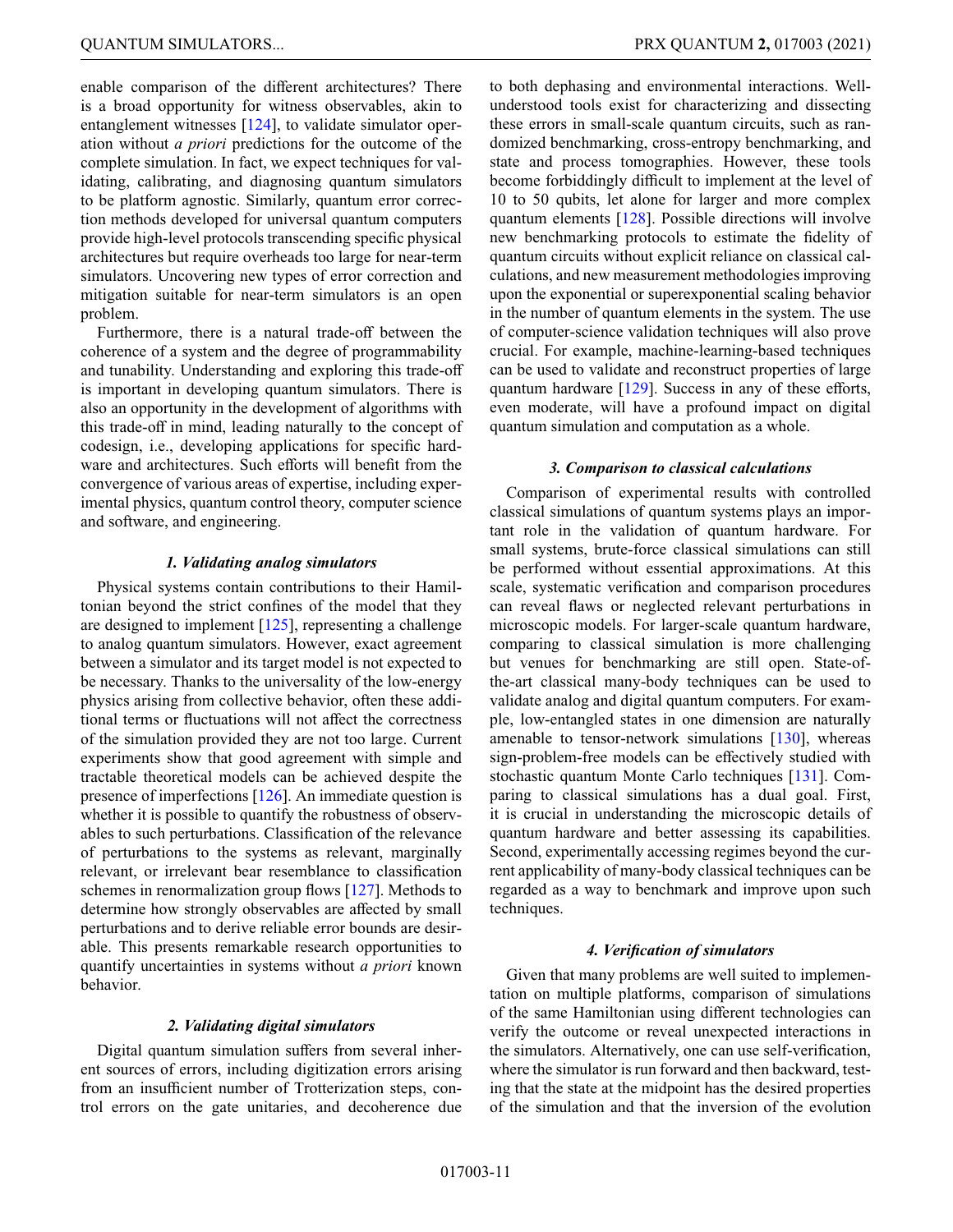returns to the same initial state. A more complex selfverification will generate the same Hamiltonian through two different physical processes to compare outcomes.

# *5. Error correction and mitigation for quantum simulators*

The type of quantum simulator hardware determines the impact and types of imperfections affecting the system. Decoherence and unwanted interactions have a different physical origin depending on the platform. The central challenge is to identify and correct for these unwanted interactions. To date, the most successful approach is to address every imperfection individually by careful engineering and ingenuity. A methodology is needed for quantum simulators that, similar to quantum error correction, is able to mitigate the effect of errors and offer a high degree of portability across different architectures. Because quantum simulators do not demand the same flexibility as universal quantum computers, they open up the possibility to devise error mitigation schemes that are targeted at special purpose simulations with near-term devices [\[132–](#page-18-1) [135\]](#page-18-2). More research is needed to explore opportunities to apply methods derived from quantum error correction and mitigation to analog simulators.

# *6. Mesoscopic metrics of quantum complexity*

Most models of computational complexity are based on the asymptotic limit of computation, an approach that is relevant for large systems. This is a poor model for quantum simulators, which possess both limited control and limited components. Developing a complexity theory of quantum simulation that is more relevant to medium-scale systems is an open problem that will impact the further design of these platforms.

# <span id="page-11-0"></span>**VI. FOSTERING COLLABORATION AND SHARED RESOURCES**

Ultimately, the goals of pillar (1) (to create a transition of mature quantum simulator architectures from laboratory demonstrations to prototypes to end-user products accessible by the broader scientific community) and pillar (2) (to bring less well-developed platforms up to that point and perform fundamental research) require a multifaceted program to support multidisciplinary team formation beyond the present predominantly single-investigator level. In the following, we describe our vision of community support for such a national quantum simulator program. It is the position of the community that this approach is necessary to succeed on a 2–5 year time scale.

### **A. Horizontally and vertically integrated teams**

The design and operation of a quantum simulator involve a high level of collaboration between theorists who introduce hard models; computer scientists and systems engineers who ensure that the simulator is appropriately tunable, reliable, and usable; and quantum experimentalists who implement and run the device and extract the data. There are common techniques among multiple physical architectures, from manipulating individual photons, to trapping and interrogating atoms and molecules, to controlling decoherence in quantum circuits and materials. There are also common analysis techniques and theoretical tools behind the identification of models and their relation to the native interactions in the quantum hardware. A successful quantum simulator program will streamline the use of such common tools by establishing standards and encouraging the sharing of resources between all scientific groups, including software and theoretical computational tools, schematics for control systems used across many architectures, and the practical details of building quantum simulators on specific architectures that often prove surprisingly useful on different platforms.

Operating different platforms requires different equipment. For example, trapped atoms or ions and superconducting quantum circuits are, at first sight, quite distinct. However, they have directly benefited from each other, for example in applying concepts of quantum trajectories from quantum optics [\[136\]](#page-18-3) to superconducting circuits [\[137,](#page-18-4)[138\]](#page-18-5). In fact, experimental technologies, specific techniques, physical models, system Hamiltonians, and quantum operations can all be very similar. Dedicated funding support for establishing and promoting these interdisciplinary collaborations will have a high impact. In particular, to create the necessary synergy among laboratories, we envision a mixture of two approaches: vertical and horizontal. In the vertically integrated approach, a single experimental quantum simulator platform is implemented by a team of principal investigators with different expertise. In the horizontally integrated approach, teams employ multiple platforms to study the same problem or model.

# **B. Academic, national laboratory, and industry cooperation and mutual benefit**

The success of these vertical and horizontal approaches requires continued maturation of key supporting subsystems, including atomic sources, integrated optical systems, optomechanical assemblies, quantum-limited amplifiers, and high-speed field-programmable gate array control systems. Given the significant challenges to maturation for quantum systems engineering, we see a substantial opportunity to inspire and push for industrial development of these new tools for a broad user community through strategic and deliberately coordinated partnerships between academic, national lab, and industrial developers.

Collaborations between universities, national labs, and industry to improve existing technologies will also be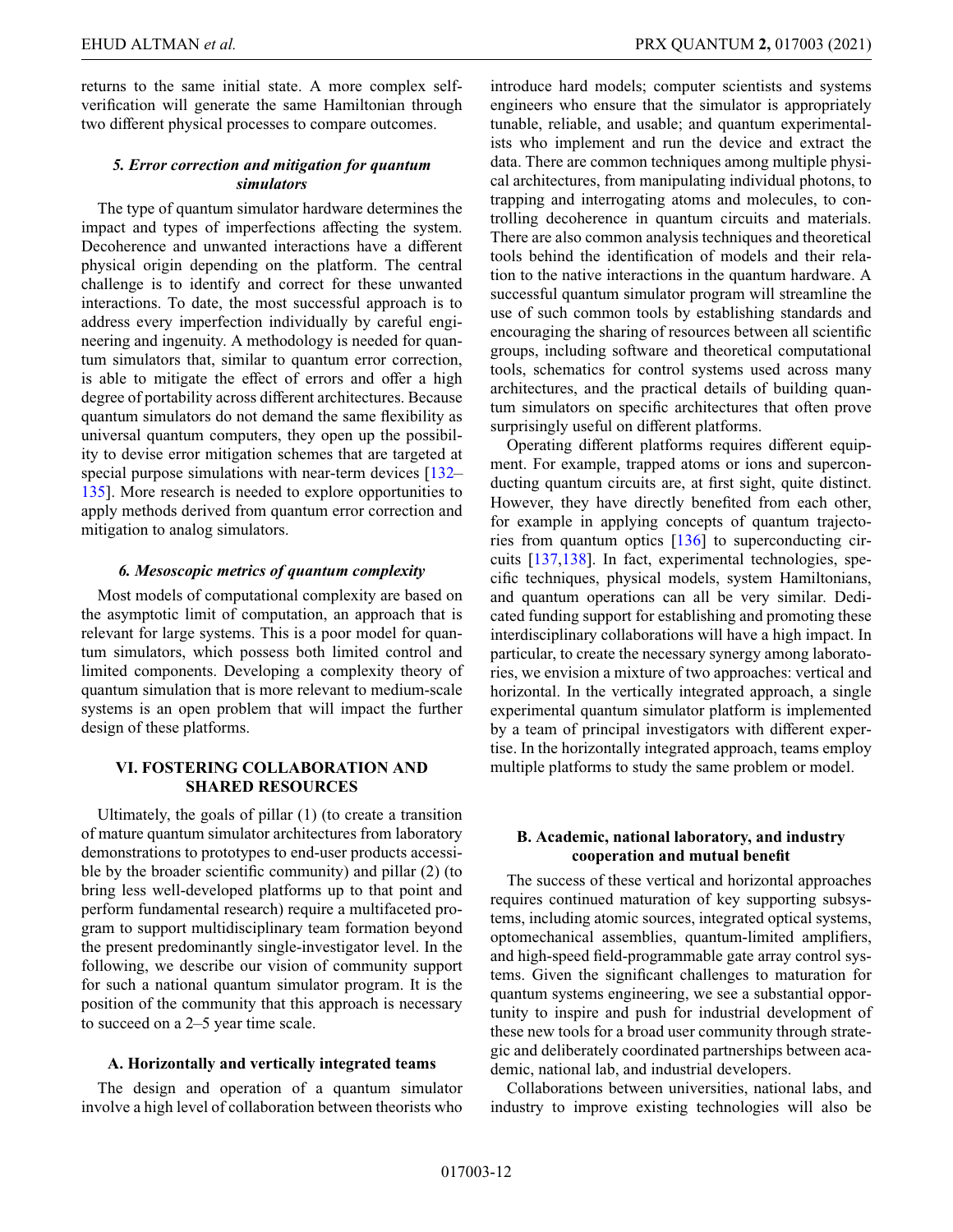vital to accelerating the development of quantum simulators as deployable devices. Advancements on this front can be spurred by supporting academic access to national lab and industrial systems. Dedicated or priority access at multiple levels—e.g., high-level software and application programming interface (API) and low-level qubit and control hardware—will help enable researchers to understand the entire system and develop new protocols that will lead to improved and larger-scale quantum simulations. All parties can also provide open-source code, building features that the community identifies as being beneficial for the advancement of their work.

We therefore envision a student- and postdoc-exchange program that will encourage cross pollination of ideas at multiple levels. First, we emphasize the need for direct interactions between researchers in experiment and theory. Theory students or postdocs will spend time at different institutions collaborating with experimentalists in their labs and vice versa. Second, students or postdocs from one architecture will visit labs from another to share common strategies that exist between different platforms. Third, we suggest fellowships and other funding opportunities be created for students and postdocs to work in academia-national lab-industry partnerships.

It is imperative and timely to prepare students with a broad, cross-cutting educational experience spanning architectures—e.g., neutral atoms and superconducting quantum circuits—and sectors, e.g., academia and national labs. This approach will best position the future workforce to develop and deploy the prototypes needed to solve the scientifically pressing questions described in Sec. [III](#page-3-0) and the practical problems highlighted in Sec. [V.](#page-9-0)

# **C. National quantum repository and information exchange hub**

Technical expertise in academia is typically siloed in individual groups and can be difficult to share due to a lack of documentation, software robustness, and instrument compatibility. Strong collaborations and greater exchanges of technical expertise between research groups and experimental and theory programs, encouraged by dedicated funding, will strongly facilitate progress. For larger-scale exchanges, we recommend establishing a national quantum repository and information exchange hub in the form of an internet resource for technical information and common basic subsystems. An organized, searchable repository of schematics, technical drawings, and publications similar to the LIGO portal [\[139\]](#page-18-6) will be maintained as part of the quantum hub.

A key challenge to this plan is that physics research groups are typically not motivated to develop robust and well-documented hardware solutions. A potential workaround to this problem is to fund engineering and computer science student projects (e.g., as a supplement to a funded project) to design and benchmark a modular hardware or software component. Funding such projects, possibly coadvised, will provide a pathway to transferring critical engineering expertise into groups working on quantum simulator research. Information shared on the repository will also help identify current and future engineering needs for quantum simulators, which will help nucleate these student projects and activities.

The hub will also provide a centralized location to curate and promote existing open-source software tools, similar to the highly successful nanoHUB [\[140\]](#page-18-7). Funding agencies can incentivize and encourage groups to post capabilities to this hub. Discussion forums will also provide a centralized online communication network, allowing individuals from across physics, computer science, and engineering to communicate and grow collaborations involving expertise from different areas. Forum discussions will cover capabilities of experimental platforms and theoretical methods, motivating problems in physics, chemistry, computer science, and other fields, and their connections to different hardware systems.

Creating such a forum and ensuring that it reaches critical mass—like the mathematics, computer science, and quantum information stack exchanges—will require a concerted effort and leadership from the community. Time and effort from experts in the field will be required to initiate and moderate discussions and establish a tradition of collaboration and communication. Resources will be required to enable principal investigators, postdocs, senior students, and dedicated engineers to devote time to developing the hub so that it can grow into a valuable tool for fostering collaboration, communication, and connections beyond a select few groups across the quantum simulator community.

We note that the success of the hub to accelerate the development of quantum technology hardware will depend critically on sustained and centralized support. This challenge provides an opportunity for the community to work with permanent partners such as national labs to establish such a critical resource.

In addition to a virtual hub, other approaches to a quantum simulator hub were discussed by workshop participants. Inspired by the LIGO-style-focused collaborative effort, and motivated by potentially strong opportunities to bring revolutionary impacts to science and technology, a quantum simulator hub could include experimental scientists, engineers, theoretical physicists, and computer scientists all working together toward selected grand challenge goals. Such a hub could utilize several complimentary platforms, both advanced and emerging, aiming to address key scientific and engineering challenges to produce practically useful simulators for scientific application. It would complement individual investigators' efforts and could include robust community outreach efforts to enable access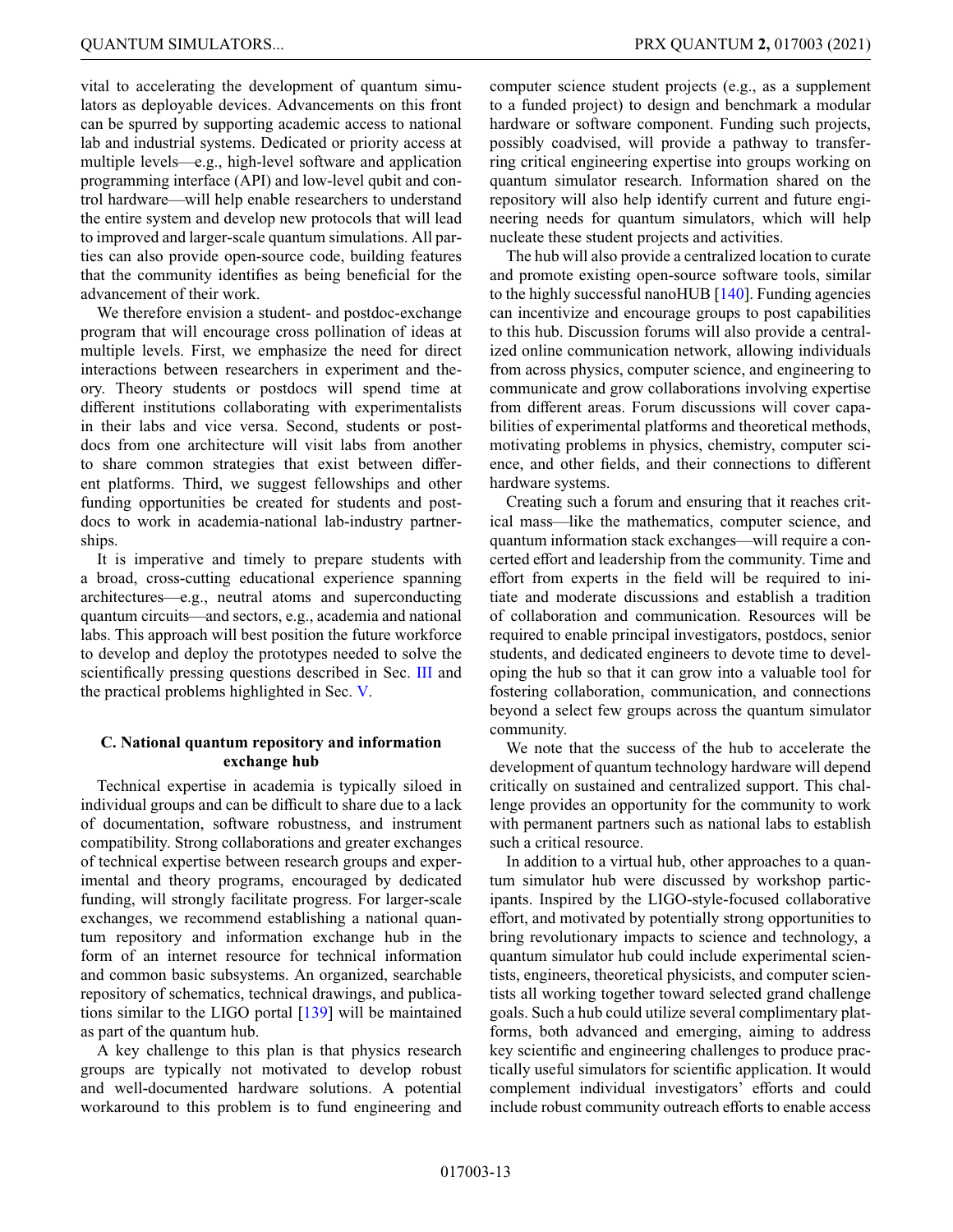to most advanced platforms and to disseminate technology. It is also in the spirit of the National Quantum Initiative that a quantum simulator hub of this form would include strong partnerships with industry and national labs.

### <span id="page-13-12"></span>**VII. CONCLUSIONS**

Despite advances in high-performance conventional computing, machine learning, and artificial intelligence, simulations on classical hardware remain unable to address many key scientific problems. Universal digital quantum computers have been proposed to solve many of these outstanding problems, with very exciting recent progress toward quantum advantage and supremacy [\[14\]](#page-14-1). However, achieving a sufficient number of well-controlled error-corrected qubits of large enough quantum volume [\[122\]](#page-17-20) to broadly realize impactful use cases—i.e., the "killer app"—is likely decades away. An alternative, nonuniversal approach for certain applications are *quantum simulators*. These devices are already being built on a wide variety of architectures (including atomic, molecular, optical, and solid-state systems), consist of up to millions of quantum elements, and range from highly optimized special-purpose devices to flexible and fully programmable machines.

Quantum simulators offer extraordinary opportunities for applications realizable on a 2–5 year time scale. These include optimizing the performance of quantum materials, solving hard quantum chemistry problems related to reaction rates and catalysis, designing quantum devices to develop a fundamental understanding of transport, modeling the quantum internet, and unlocking the potential quantum nature of photosynthesis. Quantum simulators also provide a platform for resolving fundamental theoretical questions in cosmology, particle physics, gravity, and quantum thermodynamics. Challenges to realizing this potential include scalability and complexity, state preparation and control, validation, verification, and error correction and mitigation.

To overcome these challenges, it is the position of the community that investment in a national quantum simulator program is a high priority. Such a program should consist of two main pillars: (1) *early prototype quantum simulators* will support the creation of quantum simulator prototypes usable by the broader scientific community, and (2) *new, emerging quantum simulators* will support fundamental research carried out by a novel blend of multiinvestigator, multidisciplinary collaborations, including a quantum hub internet-based community resource for quantum simulator software, hardware, and education. An integral part of pillars (1) and (2) are partnerships between university researchers, national labs, and industry.

The resulting goals for accelerating progress in quantum simulators resonate with the goals of two recent related National Science Foundation accelerator workshops—"Quantum Interconnects" and "Quantum Computers" [\[119](#page-17-17)[,141\]](#page-18-8).

# **ACKNOWLEDGMENTS**

This material is based upon work supported by the National Science Foundation under Grant No. OIA-1945947. Any subjective views or opinions that might be expressed in the paper do not necessarily represent the views of the U.S. Department of Commerce, the U.S. Department of Energy, or the United States Government.

- <span id="page-13-0"></span>[1] I. M. Georgescu, S. Ashhab, and Franco Nori, Quantum simulation, [Rev. Mod. Phys.](https://doi.org/10.1103/RevModPhys.86.153) **86**, 153 (2014).
- <span id="page-13-1"></span>[2] Markus Greiner, Olaf Mandel, Tilman Esslinger, Theodor W. Hänsch, and Immanuel Bloch, Quantum phase transition from a superfluid to a Mott insulator in a gas of ultracold atoms, Nature **415**[, 39 \(2002\).](https://doi.org/10.1038/415039a)
- <span id="page-13-2"></span>[3] M. Inguscio, W. Ketterle, and C. Salomon, *Ultracold Fermi Gases*, Proceedings of the International School of Physics "Enrico Fermi", Course CLXIV, Varenna, 20–30 June 2006. (IOS Press, Amsterdam, 2008), editors.
- <span id="page-13-3"></span>[4] Allan Adams, Lincoln D. Carr, Thomas Schäfer, Peter Steinberg, and John E. Thomas, Strongly correlated quantum fluids: Ultracold quantum gases, quantum chromody[namic plasmas and holographic duality,](https://doi.org/10.1088/1367-2630/14/11/115009) New J. Phys. **14**, 115009 (2012).
- <span id="page-13-4"></span>[5] Michael Schreiber, Sean S. Hodgman, Pranjal Bordia, Henrik P. Lüschen, Mark H. Fischer, Ronen Vosk, Ehud Altman, Ulrich Schneider, and Immanuel Bloch, Observation of many-body localization of interacting fermions in a quasirandom optical lattice, Science **349**[, 842 \(2015\).](https://doi.org/10.1126/science.aaa7432)
- <span id="page-13-5"></span>[6] Alicia J. Kollár, Mattias Fitzpatrick, and Andrew A. Houck, Hyperbolic lattices in circuit quantum electrodynamics, Nature **571**[, 45 \(2019\).](https://doi.org/10.1038/s41586-019-1348-3)
- <span id="page-13-6"></span>[7] Y.-J. Lin, K. Jiménez-García, and Ian B. Spielman, [Spin–orbit-coupled Bose–Einstein condensates,](https://doi.org/10.1038/nature09887) Nature **471**, 83 (2011).
- <span id="page-13-7"></span>[8] T. Ozawa, and H. M. Price, Topological quantum matter in synthetic dimensions, [Nat. Rev. Phys.](https://doi.org/10.1038/s42254-019-0045-3) **1**, 349 (2019).
- <span id="page-13-8"></span>[9] Immanuel Bloch, Jean Dalibard, and Wilhelm Zwerger, [Many-body physics with ultracold gases,](https://doi.org/10.1103/RevModPhys.80.885) Rev. Mod. Phys. **80**, 885 (2008).
- <span id="page-13-9"></span>[10] Mark J. H. Ku, Ariel T. Sommer, Lawrence W. Cheuk, and Martin W. Zwierlein, Revealing the superfluid lambda transition in the universal thermodynamics of a unitary Fermi gas, Science **335**[, 563 \(2012\).](https://doi.org/10.1126/science.1214987)
- <span id="page-13-10"></span>[11] K. Van Houcke, F. Werner, E. Kozik, N. Prokof/'ev, B. Svistunov, M. J. H. Ku, A. T. Sommer, L. W. Cheuk, A. Schirotzek, and M. W. Zwierlein, Feynman diagrams [versus fermi-gas feynman emulator,](https://doi.org/10.1038/nphys2273) Nat. Phys. **8**, 366 (2012).
- <span id="page-13-11"></span>[12] Hannes Bernien, Sylvain Schwartz, Alexander Keesling, Harry Levine, Ahmed Omran, Hannes Pichler, Soonwon Choi, Alexander S. Zibrov, Manuel Endres, Markus Greiner, *et al.*, Probing many-body dynamics on a 51-atom quantum simulator, Nature **551**[, 579 \(2017\).](https://doi.org/10.1038/nature24622)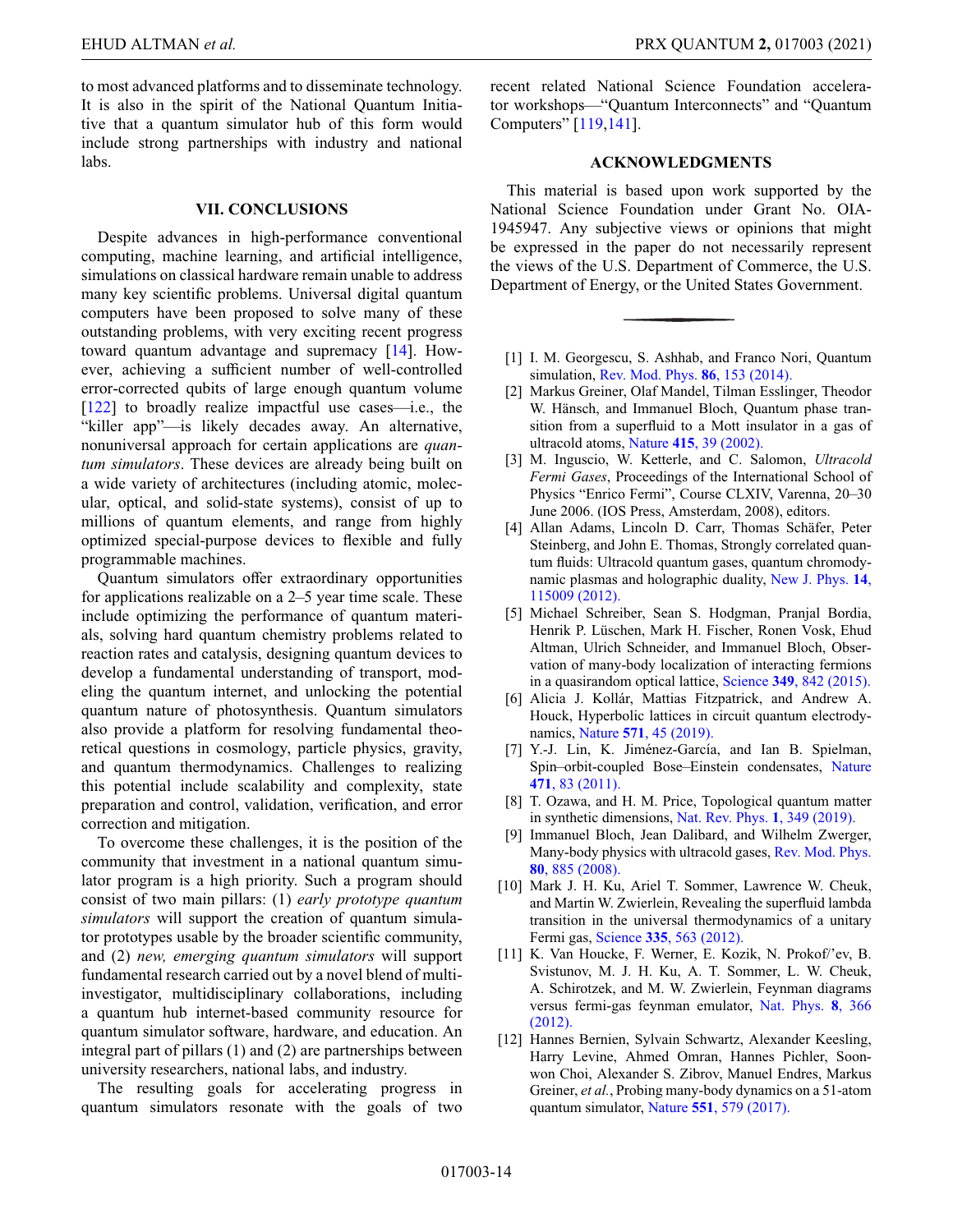- <span id="page-14-0"></span>[13] J. Zhang, G. Pagano, P. W. Hess, A. Kyprianidis, P. Becker, H. Kaplan, A. V. Gorshkov, Z. X. Gong, and C. Monroe, Observation of a many-body dynamical phase [transition with a 53-qubit quantum simulator,](https://doi.org/10.1038/nature24654) Nature **551**, 601 (2017).
- <span id="page-14-1"></span>[14] Frank Arute, Kunal Arya, Ryan Babbush, Dave Bacon, Joseph C. Bardin, Rami Barends, Rupak Biswas, Sergio Boixo, Fernando G. Brandao, and David A. Buell, Quantum supremacy using a programmable superconducting processor, Nature **574**[, 505 \(2019\).](https://doi.org/10.1038/s41586-019-1666-5)
- <span id="page-14-2"></span>[15] Christie S. Chiu, Geoffrey Ji, Annabelle Bohrdt, Muqing Xu, Michael Knap, Eugene Demler, Fabian Grusdt, Markus Greiner, and Daniel Greif, String patterns [in the doped hubbard model,](https://doi.org/10.1126/science.aav3587) Science **365**, 251 (2019).
- <span id="page-14-3"></span>[16] Matthew A. Nichols, Lawrence W. Cheuk, Melih Okan, Thomas R. Hartke, Enrique Mendez, T. Senthil, Ehsan Khatami, Hao Zhang, and Martin W. Zwierlein, Spin [transport in a Mott insulator of ultracold fermions,](https://doi.org/10.1126/science.aat4387) Science **363**, 383 (2019).
- <span id="page-14-4"></span>[17] Peter T. Brown, Debayan Mitra, Elmer Guardado-Sanchez, Reza Nourafkan, Alexis Reymbaut, Charles-David Hébert, Simon Bergeron, A.-M. S. Tremblay, Jure Kokalj, David A. Huse, Peter Schauß, and Waseem S. Bakr, Bad metallic transport in a cold atom Fermi-Hubbard system, Science **363**[, 379 \(2019\).](https://doi.org/10.1126/science.aat4134)
- <span id="page-14-5"></span>[18] Arka Majumdar, Armand Rundquist, Michal Bajcsy, Vaishno Daisika, Seth Bank, and Jelena Vuckovic, Design and analysis of photonic crystal coupled cavity arrays [for quantum simulation,](https://doi.org/10.1103/PhysRevB.86.195312) Phys. Rev. B **86**, 195312 (2012).
- <span id="page-14-6"></span>[19] Nicholas C. Harris, Mihika Prabhu, Gregory R. Steinbrecher, Yoav Lahini, Jacob Mower, Darius Bunandar, Changchen Chen, Franco N. C. Wong, Tom Baehr-Jones, Michael Hochberg, Seth Lloyd, and Dirk Englund, Quantum transport simulations in a pro[grammable nanophotonic processor,](https://doi.org/10.1038/nphoton.2017.95) Nat. Photonics **11**, 447 (2017).
- <span id="page-14-7"></span>[20] S. L. Campbell, R. B. Hutson, A. Goban, G. E. Marti, N. D. Oppong, R. L. McNally, L. Sonderhouse, J. Robinson, W. Zhang, B. J. Bloom, and J. Ye, A Fermi-degenerate 3d optical lattice clock, Science **358**[, 90 \(2017\).](https://doi.org/10.1126/science.aam5538)
- <span id="page-14-8"></span>[21] Jacob Biamonte, Peter Wittek, Nicola Pancotti, Patrick Rebentrost, Nathan Wiebe, and Seth Lloyd, Quantum machine learning, Nature **549**[, 195 \(2017\).](https://doi.org/10.1038/nature23474)
- <span id="page-14-9"></span>[22] G. E. Marti, R. B. Hutson, A. Goban, S. L. Campbell, N. Poli, and J. Ye, Imaging Optical Frequencies with 100 [uhz Precision and 1 um Resolution,](https://doi.org/10.1103/PhysRevLett.120.103201) Phys. Rev. Lett. **120**, 103201 (2018).
- <span id="page-14-10"></span>[23] Maciej Lewenstein, Anna Sanpera, Veronica Ahufinger, Bogdan Damski, Aditi Sen, and Ujjwal Sen, Ultracold atomic gases in optical lattices: Mimicking con[densed matter physics and beyond,](https://doi.org/10.1080/00018730701223200) Adv. Phys. **56**, 243 (2007).
- <span id="page-14-11"></span>[24] Lincoln Carr, Understanding quantum phase transitions (CRC Press, 2010).
- <span id="page-14-12"></span>[25] Michel J. P. Gingras and Paul A. McClarty, Quantum spin ice: A search for gapless quantum spin liquids

QUANTUM SIMULATORS... PRX QUANTUM **2,** 017003 (2021)

[in pyrochlore magnets,](https://doi.org/10.1088/0034-4885/77/5/056501) Rep. Prog. Phys. **77**, 056501 (2014).

- <span id="page-14-13"></span>[26] Daniel L. Stein and Charles M. Newman, *Spin Glasses and Complexity* (Princeton University Press, 2013), Vol. 4.
- <span id="page-14-14"></span>[27] Markus Reiher, Nathan Wiebe, Krysta M. Svore, Dave Wecker, and Matthias Troyer, Elucidating reaction mech[anisms on quantum computers,](https://doi.org/10.1073/pnas.1619152114) Proc. Natl. Acad. Sci. **114**, 7555 (2017).
- <span id="page-14-15"></span>[28] Björn O Roos, Roland Lindh, Per Åke Malmqvist, Valera Veryazov, and Per-Olof Widmark, *Multiconfigurational Quantum Chemistry* (John Wiley & Sons, 2016).
- <span id="page-14-16"></span>[29] Junhao Li, Yuan Yao, Adam A. Holmes, Matthew Otten, Qiming Sun, Sandeep Sharma, and C. J. Umrigar, Accurate many-body electronic structure near the basis set [limit: Application to the chromium dimer,](https://doi.org/10.1103/PhysRevResearch.2.012015) Phys. Rev. Res. **2**, 012015 (2020).
- <span id="page-14-17"></span>[30] Dylan J. Gorman, Boerge Hemmerling, Eli Megidish, Soenke A. Moeller, Philipp Schindler, Mohan Sarovar, and Hartmut Haeffner, Engineering Vibrationally Assisted Energy Transfer in a Trapped-Ion Quantum Simulator, Phys. Rev. X **8**[, 011038 \(2018\).](https://doi.org/10.1103/PhysRevX.8.011038)
- <span id="page-14-18"></span>[31] A. Peruzzo, J. McClean P. Shadbolt, M.-H. Yung, X.-Q. Zhou, P. J. Love, A. Aspuru-Guzik, and J. L. O'Brien, A variational eigenvalue solver on a photonic quantum processor, [Nat. Commun.](https://doi.org/10.1038/ncomms5213) **5**, 4213 (2014).
- <span id="page-14-19"></span>[32] S. McArdle, S. Endo A. Aspuru-Guzik, S. C. Benjamin, [and X. Yuan, Quantum computational chemistry,](https://doi.org/10.1103/RevModPhys.92.015003) Rev. Mod. Phys. **92**, 015003 (2020).
- <span id="page-14-20"></span>[33] Alexander Streltsov, Gerardo Adesso, and Martin B. Ple[nio, Colloquium: Quantum coherence as a resource,](https://doi.org/10.1103/RevModPhys.89.041003) Rev. Mod. Phys. **89**, 041003 (2017).
- <span id="page-14-21"></span>[34] Philip Ball, Is photosynthesis quantum-ish? Physics World, 31(4):44, 2018.
- <span id="page-14-22"></span>[35] Jan Meisner and Johannes Kästner, Atom tunneling in chemistry, [Angew. Chem. Int. Ed.](https://doi.org/10.1002/anie.201511028) **55**, 5400 (2016).
- <span id="page-14-23"></span>[36] Sebastian Krinner, Tilman Esslinger, and Jean-Philippe Brantut, Two-terminal transport measurements with cold atoms, [J. Phys.: Condens. Matter](https://doi.org/10.1088/1361-648X/aa74a1) **29**, 343003 (2017).
- <span id="page-14-24"></span>[37] Francesco Giazotto, Tero T. Heikkilä, Arttu Luukanen, Alexander M. Savin, and Jukka P. Pekola, Opportunities for mesoscopics in thermometry and refrigeration: Physics and applications, [Rev. Mod. Phys.](https://doi.org/10.1103/RevModPhys.78.217) **78**, 217 (2006).
- <span id="page-14-25"></span>[38] Olivier Maillet, Paolo A. Erdman, Vasco Cavina, Bibek Bhandari, Elsa T. Mannila, Joonas T. Peltonen, Andrea Mari, Fabio Taddei, Christopher Jarzynski, Vittorio Giovannetti, and Jukka P. Pekola, Optimal Probabilistic Work Extraction beyond the Free Energy Difference with a [Single-Electron Device,](https://doi.org/10.1103/PhysRevLett.122.150604) Phys. Rev. Lett. **122**, 150604 (2019).
- <span id="page-14-26"></span>[39] Esteban A. Martinez, Christine A. Muschik, Philipp Schindler, Daniel Nigg, Alexander Erhard, Markus Heyl, Philipp Hauke, Marcello Dalmonte, Thomas Monz, Peter Zoller, *et al.*, Real-time dynamics of lattice gauge theo[ries with a few-qubit quantum computer,](https://doi.org/10.1038/nature18318) Nature **534**, 516 (2016).
- <span id="page-14-27"></span>[40] Brian Swingle, Unscrambling the physics of out-of-timeorder correlators, Nat. Phys. **14**[, 988 \(2018\).](https://doi.org/10.1038/s41567-018-0295-5)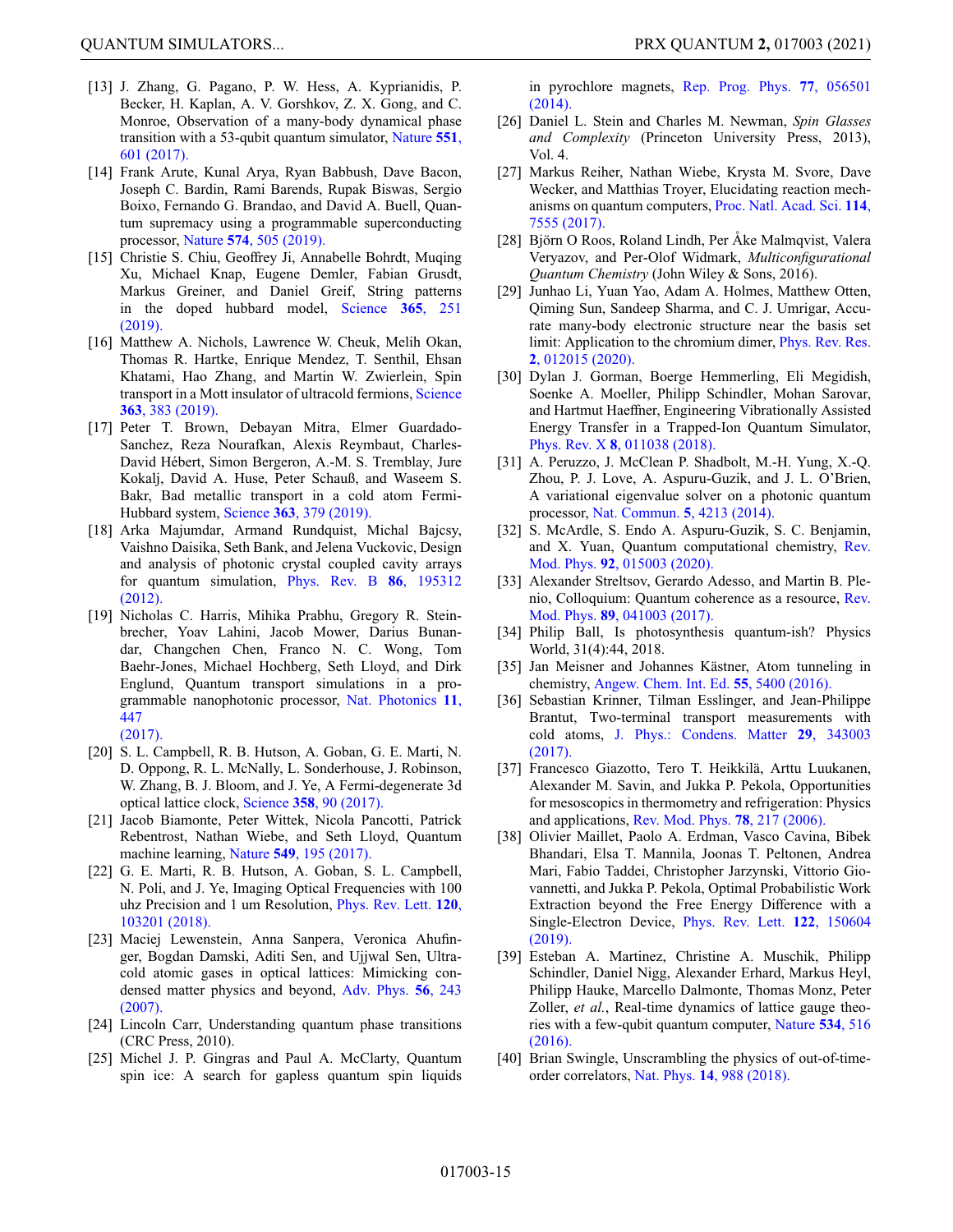- <span id="page-15-0"></span>[41] Jens Eisert, Mathis Friesdorf, and Christian Gogolin, [Quantum many-body systems out of equilibrium,](https://doi.org/10.1038/nphys3215) Nat. Phys. **11**, 124 (2015).
- <span id="page-15-1"></span>[42] Dmitry A. Abanin, Ehud Altman, Immanuel Bloch, and Maksym Serbyn, Colloquium: Many-body localization, [thermalization, and entanglement,](https://doi.org/10.1103/RevModPhys.91.021001) Rev. Mod. Phys. **91**, 021001 (2019).
- <span id="page-15-2"></span>[43] F. Harper, R. Roy, M. S. Rudner, and S. L. Sondhi, Topol[ogy and broken symmetry in Floquet systems,](https://doi.org/10.1146/annurev-conmatphys-031218-013721) Annu. Rev. Condens. Matter Phys. 11, 345 (2020).
- <span id="page-15-3"></span>[44] Ahmed Omran, Harry Levine, Alexander Keesling, Giulia Semeghini, Tout T. Wang, Sepehr Ebadi, Hannes Bernien, Alexander S. Zibrov, Hannes Pichler, Soonwon Choi, *et al.*, Generation and manipulation of Schrödinger [cat states in Rydberg atom arrays,](https://doi.org/10.1126/science.aax9743) Science **365**, 570 (2019).
- <span id="page-15-4"></span>[45] Rajibul Islam, Ruichao Ma, Philipp M. Preiss, M. Eric Tai, Alexander Lukin, Matthew Rispoli, and Markus Greiner, Measuring entanglement entropy in a quantum manybody system, Nature **528**[, 77 \(2015\).](https://doi.org/10.1038/nature15750)
- <span id="page-15-5"></span>[46] Waseem S. Bakr, Jonathon I. Gillen, Amy Peng, Simon Fölling, and Markus Greiner, A quantum gas microscope for detecting single atoms in a Hubbard-regime optical lattice, Nature **462**[, 74 \(2009\).](https://doi.org/10.1038/nature08482)
- <span id="page-15-6"></span>[47] Angel Rivas and Susana F. Huelga, *Open Quantum Systems* (Springer, 2012), Vol. 13.
- <span id="page-15-7"></span>[48] Yao Lu, Srivatsan Chakram, Nelson Leung, Nathan Earnest, Ravi K. Naik, Ziwen Huang, Peter Groszkowski, Eliot Kapit, Jens Koch, and David I. Schuster, Univer[sal Stabilization of a Parametrically Coupled Qubit,](https://doi.org/10.1103/PhysRevLett.119.150502) *Phys.* Rev. Lett. **119**, 150502 (2017).
- [49] H. R. Grimsley, S. E. Economou E. Barnes, and icholas J. Mayhall, An adaptive variational algorithm for exact molecular simulations on a quantum computer, Nat. Commun. **10**, 3007 (2019).
- <span id="page-15-8"></span>[50] Lincoln D. Carr, David DeMille, Roman V. Krems, and Jun Ye, Cold and ultracold molecules: Science, [technology and applications,](https://doi.org/10.1088/1367-2630/11/5/055049) New J. Phys. **11**, 055049 (2009).
- [51] Bryce Gadway and Bo Yan, Strongly interacting ultracold polar molecules, [J. Phys. B: At., Mol. Opt. Phys.](https://doi.org/10.1088/0953-4075/49/15/152002) **49**, 152002 (2016).
- <span id="page-15-9"></span>[52] Christiane P. Koch, Mikhail Lemeshko, and Dominique [Sugny, Quantum control of molecular rotation,](https://doi.org/10.1103/RevModPhys.91.035005) Rev. Mod. Phys. **91**, 035005 (2019).
- <span id="page-15-10"></span>[53] Luigi De Marco, Giacomo Valtolina, Kyle Matsuda, William G. Tobias, Jacob P. Covey, and Jun Ye, A degen[erate Fermi gas of polar molecules,](https://doi.org/10.1126/science.aau7230) Science **363**, 853 (2019).
- <span id="page-15-11"></span>[54] [M. R. Tarbutt, Laser cooling of molecules,](https://doi.org/10.1080/00107514.2018.1576338) Contemp. Phys. **59**, 356 (2018).
- <span id="page-15-12"></span>[55] M. S. Safronova, D. Budker, D. DeMille, Derek F. Jackson Kimball, A. Derevianko, and Charles W. Clark, Search for [new physics with atoms and molecules,](https://doi.org/10.1103/RevModPhys.90.025008) Rev. Mod. Phys. **90**, 025008 (2018).
- <span id="page-15-13"></span>[56] M. H. G. de Miranda, A. Choatia, B. Neyenhuis, D. Wang, G. Quéméner, S. Ospelkaus, J. L. Bohn, J. Ye, and D. S. Jin, Controlling the quantum stereodynam[ics of ultracold bimolecular reactions,](https://doi.org/10.1038/nphys1939) Nat. Phys. **7**, 502 (2011).
- <span id="page-15-14"></span>[57] L. R. Liu, J. D. Hood, Y. Yu, J. T. Zhang, K. Wang, Y.- W. Lin, T. Rosenband, and K.-K. Ni, Molecular Assembly [of Ground-State Cooled Single Atoms,](https://doi.org/10.1103/PhysRevX.9.021039) Phys. Rev. X **9**, 021039 (2019).
- <span id="page-15-15"></span>[58] Loïc Anderegg, Lawrence W. Cheuk, Yicheng Bao, Sean Burchesky, Wolfgang Ketterle, Kang-Kuen Ni, and John M. Doyle, An optical tweezer array of ultracold molecules, Science **365**[, 1156 \(2019\).](https://doi.org/10.1126/science.aax1265)
- <span id="page-15-16"></span>[59] Mete Atature, Dirk Englund, Nick Vamivakas, Sang-Yun Lee, and Joerg Wrachtrup, Material platforms for spin[based photonic quantum technologies,](https://doi.org/10.1038/s41578-018-0008-9) Nat. Rev. Mater. **3**, 38 (2018).
- <span id="page-15-17"></span>[60] C. E. Bradley, J. Randall, M. H. Abobeih, R. C. Berrevoets, M. J. Degen, M. A. Bakker, M. Markham, D. J. Twitchen, and T. H. Taminiau, A Ten-Qubit Solid-State Spin Register with Quantum Memory up to one Minute, Phys. Rev. X **9**[, 031045 \(2019\).](https://doi.org/10.1103/PhysRevX.9.031045)
- <span id="page-15-18"></span>[61] Chao Lei, Shijie Peng, Chenyong Ju, Man-Hong Yung, and Jiangfeng Du, Decoherence control of nitrogenvacancy centers, Sci. Rep. **7**[, 11937 \(2017\).](https://doi.org/10.1038/s41598-017-12280-z)
- <span id="page-15-19"></span>[62] Peter C. Humphreys, Norbert Kalb, Jaco P. J. Morits, Raymond N. Schouten, Raymond F. L. Vermeulen, Daniel J. Twitchen, Matthew Markham, and Ronald Hanson, Deterministic delivery of remote entanglement on a quantum network, Nature **558**[, 268 \(2018\).](https://doi.org/10.1038/s41586-018-0200-5)
- <span id="page-15-20"></span>[63] Constantin Dory, Dries Vercruysse, Ki Youl Yang, Neil V. Sapra, Alison E. Rugar, Shuo Sun, Daniil M. Lukin, Alexander Y. Piggott, Jingyuan L. Zhang, Marina Radulaski, *et al.*[, Inverse-designed diamond photonics,](https://doi.org/10.1038/s41467-019-11343-1) Nat. Commun. **10**, 3309 (2019).
- <span id="page-15-21"></span>[64] Daniil Lukin, Constantin Dory, Melissa A. Guidry, Ki Youl Yang, Sattwik Deb Mishra, Rahul Trivedi, Marina Radulaski, Shuo Sun, Dries Vercruysse, Geun Ho Ahn, and Jelena Vuckovic, 4h-silicon-carbide-on-insulator for [integrated quantum and nonlinear photonics,](https://doi.org/10.1038/s41566-019-0556-6) Nat. Photonics **14**, 330 (2019).
- <span id="page-15-22"></span>[65] M. Singh, J. L. Pacheco, D. Perry, E. Garratt, G. Ten Eyck, N. C. Bishop, J. R. Wendt, R. P. Manginell, J. Dominguez, T. Pluym, D. R. Luhman, E. Bielejec, M. P. Lilly, and M. S. Carroll, Electrostatically defined silicon quantum dots [with counted antimony donor implants,](https://doi.org/10.1063/1.4940421) Appl. Phys. Lett. **108**, 062101 (2016).
- <span id="page-15-23"></span>[66] Y. He, S. K. Gorman, D. Keith, L. Kranz, J. G. Keizer, and M. Y. Simmons, A two-qubit gate between phosphorus donor electrons in silicon, Nature **571**[, 371 \(2019\).](https://doi.org/10.1038/s41586-019-1381-2)
- <span id="page-15-24"></span>[67] Enrico Prati, Kuninori Kumagai, Masahiro Hori, and Takahiro Shinada, Band transport across a chain of dopant sites in silicon over micron distances and high temperatures, Sci. Rep. **6**[, 19704 \(2016\).](https://doi.org/10.1038/srep19704)
- <span id="page-15-25"></span>[68] Patrick Harvey-Collard, N. Tobias Jacobson, Martin Rudolph, Jason Dominguez, Gregory Ten Eyck, Joel R. Wendt, Tammy Pluym, John King Gamble, Michael P. Lilly, Michel Pioro-Ladriere, and Malcolm Carroll, Coherent coupling between a quantum dot and a donor in silicon, [Nat. Commun.](https://doi.org/10.1038/s41467-017-01113-2) **8**, 1029 (2017).
- <span id="page-15-26"></span>[69] Lieven M. K. Vandersypen and Mark A. Eriksson, Quan[tum computing with semiconductor spins,](https://doi.org/10.1063/PT.3.4270) Phys. Today **72**, 38 (2019).
- <span id="page-15-27"></span>[70] Jun Yoneda, Kenta Takeda, Tomohiro Otsuka, Takashi Nakajima, Matthieu R. Delbecq, Giles Allison, Takumu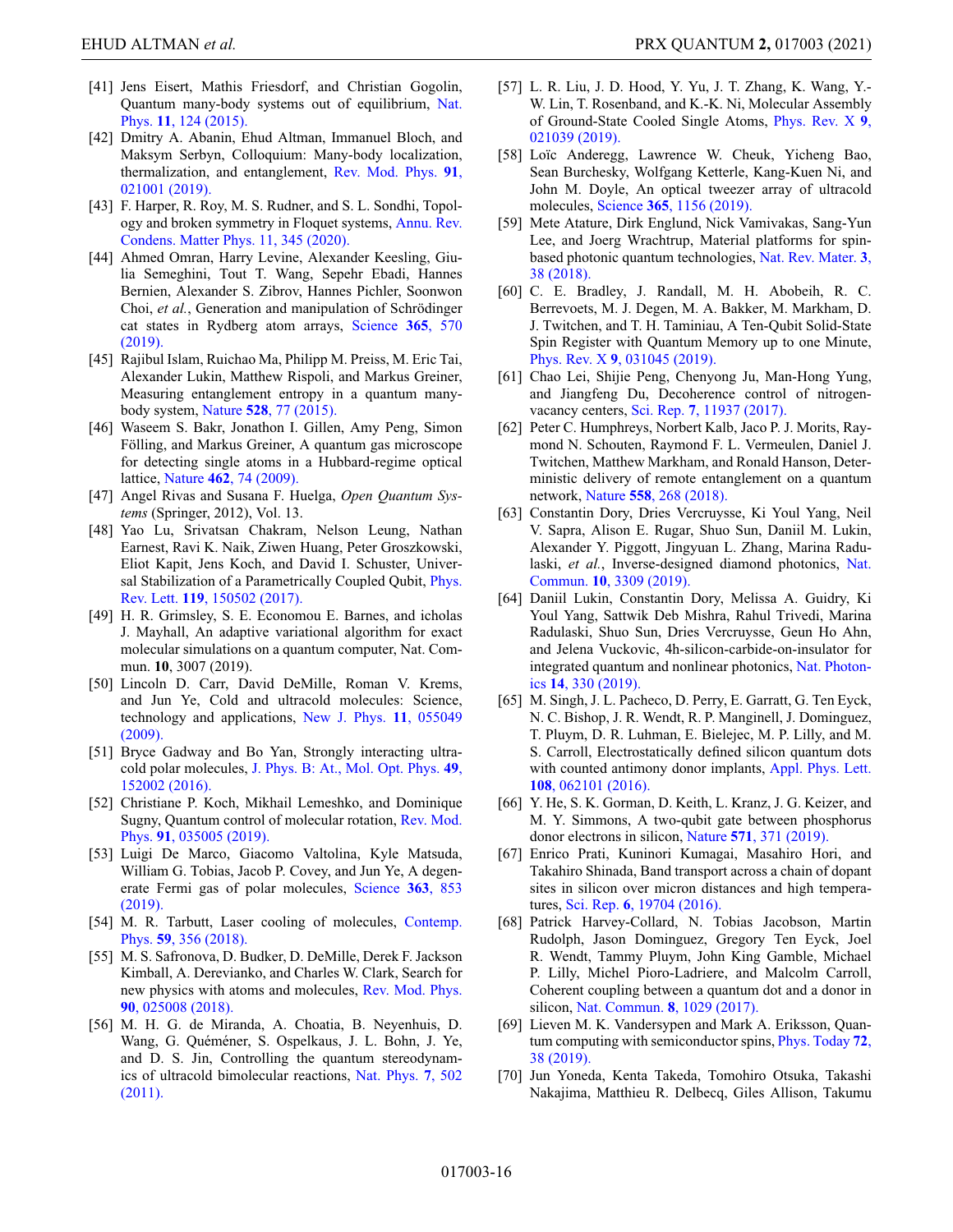Honda, Tetsuo Kodera, Shunri Oda, Yusuke Hoshi, *et al.*, A quantum-dot spin qubit with coherence limited [by charge noise and fidelity higher than 99.9%,](https://doi.org/10.1038/s41565-017-0014-x) Nat. Nanotechnol. **13**, 102 (2018).

- <span id="page-16-0"></span>[71] W. Huang, C. H. Yang, K. W. Chan, T. Tanttu, B. Hensen, R. C. C. Leon, M. A. Fogarty, J. C. C. Hwang, F. E. Hudson, Kohei M. Itoh, *et al.*, Fidelity benchmarks for two-qubit gates in silicon, Nature **569**[, 532 \(2019\).](https://doi.org/10.1038/s41586-019-1197-0)
- <span id="page-16-1"></span>[72] Toivo Hensgens, Takafumi Fujita, Laurens Janssen, Xiao Li, C. J. Van Diepen, Christian Reichl, Werner Wegscheider, S. Das Sarma, and Lieven M. K. Vandersypen, Quantum simulation of a Fermi–Hubbard model using a semiconductor quantum dot array, Nature **548**[, 70 \(2017\).](https://doi.org/10.1038/nature23022)
- <span id="page-16-2"></span>[73] Aart Lagendijk, Bart Van Tiggelen, and Diederik S. [Wiersma, Fifty years of Anderson localization,](https://doi.org/10.1063/1.3206091) Phys. Today **62**, 24 (2009).
- <span id="page-16-3"></span>[74] Alejandro González-Tudela, C.-L. Hung, Darrick E. Chang, J. Ignacio Cirac, and H. J. Kimble, Subwavelength vacuum lattices and atom–atom interactions in two[dimensional photonic crystals,](https://doi.org/10.1038/nphoton.2015.54) Nat. Photonics **9**, 320 (2015).
- <span id="page-16-4"></span>[75] Michael J. Hartmann, Fernando G. S. L. Brandao, and Martin B. Plenio, Quantum many-body phenomena in coupled cavity arrays, [Laser Photon. Rev.](https://doi.org/10.1002/lpor.200810046) **2**, 527 (2008).
- <span id="page-16-5"></span>[76] Sean Molesky, Zin Lin, Alexander Y. Piggott, Weiliang Jin, Jelena Vucković, and Alejandro W. Rodriguez, [Inverse design in nanophotonics,](https://doi.org/10.1038/s41566-018-0246-9) Nat. Photonics **12**, 659 (2018).
- <span id="page-16-6"></span>[77] Max Tillmann, Borivoje Dakic, René Heilmann, Stefan ´ Nolte, Alexander Szameit, and Philip Walther, Experimental boson sampling, [Nat. Photonics](https://doi.org/10.1038/nphoton.2013.102) **7**, 540 (2013).
- <span id="page-16-7"></span>[78] Varun D. Vaidya, Yudan Guo, Ronen M. Kroeze, Kyle E. Ballantine, Alicia J. Kollár, Jonathan Keeling, and Benjamin L. Lev, Tunable-Range, Photon-Mediated Atomic [Interactions in Multimode Cavity QED,](https://doi.org/10.1103/PhysRevX.8.011002) Phys. Rev. X **8**, 011002 (2018).
- [79] Matthew A. Norcia, Robert J. Lewis-Swan, Julia R. K. Cline, Bihui Zhu, Ana M. Rey, and James K. Thompson, Cavity-mediated collective spin-exchange interactions in a strontium superradiant laser, Science **361**[, 259 \(2018\).](https://doi.org/10.1126/science.aar3102)
- [80] Emily J. Davis, Gregory Bentsen, Lukas Homeier, Tracy Li, and Monika H. Schleier-Smith, Photon-Mediated [Spin-Exchange Dynamics of spin-1 Atoms,](https://doi.org/10.1103/PhysRevLett.122.010405) Phys. Rev. Lett. **122**, 010405 (2019).
- <span id="page-16-8"></span>[81] Da-Wei Wang, Han Cai, Luqi Yuan, Shi-Yao Zhu, and Ren-Bao Liu, Topological phase transitions in superradiance lattices, Optica **2**[, 712 \(2015\).](https://doi.org/10.1364/OPTICA.2.000712)
- <span id="page-16-9"></span>[82] Changsuk Noh and Dimitris G. Angelakis, Quantum sim[ulations and many-body physics with light,](https://doi.org/10.1088/0034-4885/80/1/016401) Rep. Prog. Phys. **80**, 016401 (2016).
- <span id="page-16-10"></span>[83] Michael J. Hartmann, Quantum simulation with interacting photons, J. Opt. **18**[, 104005 \(2016\).](https://doi.org/10.1088/2040-8978/18/10/104005)
- <span id="page-16-11"></span>[84] L. W. Clark, N. Schine, C. Baum, N. Jia, and J. Simon, [Observation of Laughlin states made of light,](https://doi.org/10.1038/s41586-020-2318-5) Nature **582**, 41 (2020).
- <span id="page-16-12"></span>[85] Ian D. Leroux, Monika H. Schleier-Smith, and Vladan Vuletic, Implementation of Cavity Squeezing of a Col- ´ [lective Atomic Spin,](https://doi.org/10.1103/PhysRevLett.104.073602) Phys. Rev. Lett. **104**, 073602 (2010).
- [86] Onur Hosten, Radha Krishnakumar, Nils J. Engelsen, and [Mark A. Kasevich, Quantum phase magnification,](https://doi.org/10.1126/science.aaf3397) Science **352**, 1552 (2016).
- [87] Boris Braverman, Akio Kawasaki, Edwin Pedrozo-Peñafiel, Simone Colombo, Chi Shu, Zeyang Li, Enrique Mendez, Megan Yamoah, Leonardo Salvi, Daisuke Akamatsu, *et al.*, Near-Unitary Spin Squeezing in Yb 171, Phys. Rev. Lett. **122**[, 223203 \(2019\).](https://doi.org/10.1103/PhysRevLett.122.223203)
- <span id="page-16-13"></span>[88] Luca Pezzè, Augusto Smerzi, Markus K. Oberthaler, Roman Schmied, and Philipp Treutlein, Quantum metrol[ogy with nonclassical states of atomic ensembles,](https://doi.org/10.1103/RevModPhys.90.035005) Rev. Mod. Phys. **90**, 035005 (2018).
- <span id="page-16-14"></span>[89] Giovanni Barontini, Leander Hohmann, Florian Haas, Jérôme Estève, and Jakob Reichel, Deterministic generation of multiparticle entanglement by quantum Zeno dynamics, Science **349**[, 1317 \(2015\).](https://doi.org/10.1126/science.aaa0754)
- <span id="page-16-15"></span>[90] Stephan Welte, Bastian Hacker, Severin Daiss, Stephan Ritter, and Gerhard Rempe, Photon-Mediated Quantum Gate between two Neutral Atoms in an Optical Cavity, Phys. Rev. X **8**[, 011018 \(2018\).](https://doi.org/10.1103/PhysRevX.8.011018)
- <span id="page-16-16"></span>[91] Sylvain de Léséleuc, Vincent Lienhard, Pascal Scholl, Daniel Barredo, Sebastian Weber, Nicolai Lang, Hans Peter Büchler, Thierry Lahaye, and Antoine Browaeys, Observation of a symmetry-protected topological phase of [interacting bosons with Rydberg atoms,](https://doi.org/10.1126/science.aav9105) Science **365**, 775 (2019).
- <span id="page-16-17"></span>[92] IBMs new 53-qubit quantum computer is the most powerful machine you can use. published online, MIT Technology Review, Sep 18 2019. https://www.technologyreview. [com/f/614346/ibms-new-53-qubit-quantum-computer-is](https://www.technologyreview.com/f/614346/ibms-new-53-qubit-quantum-computer-isthe-most-powerful-machine-you-can-use/) the-most-powerful-machine-you-can-use/.
- <span id="page-16-18"></span>[93] Xiu Gu, Anton Frisk Kockum, Adam Miranowicz, Yu xi Liu, and Franco Nori, Microwave photonics with [superconducting quantum circuits,](https://doi.org/10.1016/j.physrep.2017.10.002) Phys. Rep. **718–719**, 1 (2017).
- <span id="page-16-19"></span>[94] Marios H. Michael, Matti Silveri, R. T. Brierley, Victor V. Albert, Juha Salmilehto, Liang Jiang, and S. M. Girvin, New Class of Quantum Error-Correcting [Codes for a Bosonic Mode,](https://doi.org/10.1103/PhysRevX.6.031006) Phys. Rev. X **6**, 031006 (2016).
- <span id="page-16-20"></span>[95] M. Kjaergaard, M. E. Schwartz, J. Braumüller, P. Krantz, J. I.-Jan Wang, S. Gustavsson, and W. D. Oliver, Super[conducting qubits: Current state of play,](https://doi.org/10.1146/annurev-conmatphys-031119-050605) Annu. Rev. Condens. Matter Phys. 11, 369 (2020).
- <span id="page-16-21"></span>[96] P. Krantz, M. Kjaergaard, F. Yan, T. P. Orlando, S. Gustavsson, and W. D. Oliver, A quantum engineer's guide [to superconducting qubits,](https://doi.org/10.1063/1.5089550) Appl. Phys. Rev. **6**, 021318 (2019).
- <span id="page-16-22"></span>[97] M. Ganzhorn, D. J. Egger, P. Barkoutsos, P. Ollitrault, G. Salis, N. Moll, M. Roth, A. Fuhrer, P. Mueller, S. Woerner, I. Tavernelli, and S. Filipp, Gate-Efficient Simulation of Molecular Eigenstates on a Quantum Computer, [Phys. Rev. Appl.](https://doi.org/10.1103/PhysRevApplied.11.044092) **11**, 044092 (2019).
- <span id="page-16-23"></span>[98] G. Wendin, Quantum information processing with super[conducting circuits: A review,](https://doi.org/10.1088/1361-6633/aa7e1a) Rep. Prog. Phys. **80**, 106001 (2017).
- [99] A. Kandala, A. Mezzacapo, K. Temme, M. Takita, M. Brink, J. M. Chow, and J. M. Gambetta, Hardwareefficient variational quantum eigensolver for small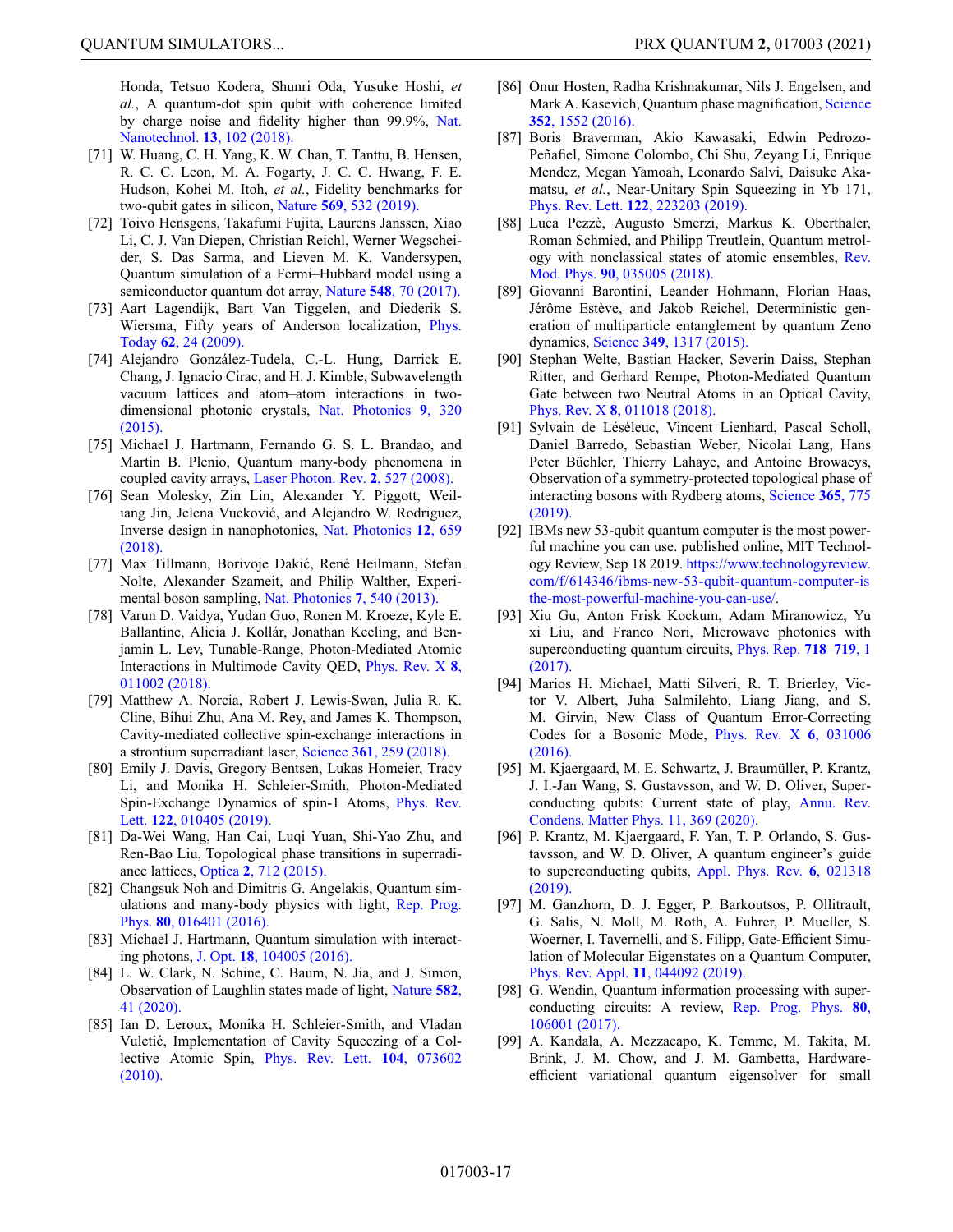[molecules and quantum magnets,](https://doi.org/10.1038/nature23879) Nature **549**, 242 (2017).

- [100] V. Havlicek, A. D. Corcoles, K. Temme, A. W. Harrow, A. Kandala, J. M. Chow, and J. M. Gambetta, Supervised [learning with quantum enhanced feature spaces,](https://doi.org/10.1038/s41586-019-0980-2) Nature **567**, 209 (2019).
- [101] P. O'Malley, R. Babbush, I. D. Kivlichan, J. Romero, J. R. McClean, R. Barends, J. Kelly, P. Roushan, A. Tranter, N. Ding, *et al.*, Scalable Quantum Simulation of Molecular Energies, Phys. Rev. X **6**[, 031007 \(2016\).](https://doi.org/10.1103/PhysRevX.6.031007)
- <span id="page-17-0"></span>[102] Ruichao Ma, Brendan Saxberg, Clai Owens, Nelson Leung, Yao Lu, Jonathan Simon, and David I. Schuster, A [dissipatively stabilized Mott insulator of photons,](https://doi.org/10.1038/s41586-019-0897-9) Nature **566**, 51 (2019).
- <span id="page-17-1"></span>[103] Rainer Blatt and Christian F. Roos, Quantum simulations with trapped ions, Nat. Phys. **8**[, 277 \(2012\).](https://doi.org/10.1038/nphys2252)
- <span id="page-17-2"></span>[104] P. W. Hess, P. Becker, H. B. Kaplan, A. Kyprianidis, A. C. Lee, B. Neyenhuis, G. Pagano, Phil Richerme, C. Senko, J. Smith, *et al.*, Non-thermalization in trapped atomic ion spin chains, [Philos. Trans. R. Soc. A: Math., Phys. Eng.](https://doi.org/10.1098/rsta.2017.0107) Sci. **375**, 20170107 (2017).
- <span id="page-17-3"></span>[105] Cornelius Hempel, Christine Maier, Jonathan Romero, Jarrod McClean, Thomas Monz, Heng Shen, Petar Jurcevic, Ben P. Lanyon, Peter Love, Ryan Babbush, *et al.*, Quantum Chemistry Calculations on a Trapped-Ion Quantum Simulator, Phys. Rev. X **8**, 031022 (2018).
- <span id="page-17-4"></span>[106] Y. Nam, J.-S. Chen, N. C. Pisenti, K. Wright, C. Delaney, D. Maslov, K. R. Brown, S. Allen, J. M. Amini, *et al.*, Ground-state energy estimation of the water molecule on a trapped ion quantum computer, [arXiv:1905.01317](https://arxiv.org/abs/1905.01317) (2019).
- <span id="page-17-5"></span>[107] Joseph W. Britton, Brian C. Sawyer, Adam C. Keith, C.-C. Joseph Wang, James K. Freericks, Hermann Uys, Michael J. Biercuk, and John J. Bollinger, Engineered two-dimensional Ising interactions in a trapped-ion quan[tum simulator with hundreds of spins,](https://doi.org/10.1038/nature10981) Nature **484**, 489 (2012).
- <span id="page-17-6"></span>[108] Justin G. Bohnet, Brian C. Sawyer, Joseph W. Britton, Michael L. Wall, Ana Maria Rey, Michael Foss-Feig, and John J. Bollinger, Quantum spin dynamics and entangle[ment generation with hundreds of trapped ions,](https://doi.org/10.1126/science.aad9958) Science **352**, 1297 (2016).
- <span id="page-17-7"></span>[109] Dieter Jaksch and Peter Zoller, The cold atom hubbard toolbox, Ann. Phys. **315**[, 52 \(2005\).](https://doi.org/10.1016/j.aop.2004.09.010)
- <span id="page-17-8"></span>[110] Cheng Chin, Rudolf Grimm, Paul Julienne, and Eite [Tiesinga, Feshbach resonances in ultracold gases,](https://doi.org/10.1103/RevModPhys.82.1225) Rev. Mod. Phys. **82**, 1225 (2010).
- <span id="page-17-9"></span>[111] Lawrence W. Cheuk, Matthew A. Nichols, Melih Okan, Thomas Gersdorf, Vinay V. Ramasesh, Waseem S. Bakr, Thomas Lompe, and Martin W. Zwierlein, Quantum-Gas [Microscope for Fermionic Atoms,](https://doi.org/10.1103/PhysRevLett.114.193001) Phys. Rev. Lett. **114**, 193001 (2015).
- <span id="page-17-10"></span>[112] Tim Langen, Sebastian Erne, Remi Geiger, Bernhard Rauer, Thomas Schweigler, Maximilian Kuhnert, Wolfgang Rohringer, Igor E. Mazets, Thomas Gasenzer, and Jörg Schmiedmayer, Experimental observation [of a generalized Gibbs ensemble,](https://doi.org/10.1126/science.1257026) Science **348**, 207 (2015).
- <span id="page-17-11"></span>[113] M. J. Martin, M. Bishof, M. D. Swallows, X. Zhang, C. Benko, J. von Stecher, A. V. Gorshkov, A. M. Rey, and

J. Ye, A quantum many-body spin system in an optical lattice clock, Science **341**[, 632 \(2013\).](https://doi.org/10.1126/science.1236929)

- <span id="page-17-12"></span>[114] S. Kolkowitz, S. L. Bromley, T. Bothwell, M. L. Wall, G. E. Marti, A. P. Koller, X. Zhang, A. M. Rey, and J. Ye, Spin-orbit coupled fermions in an optical lattice clock, Nature **542**[, 66 \(2017\).](https://doi.org/10.1038/nature20811)
- <span id="page-17-13"></span>[115] Allan H. MacDonald, Trend: Bilayer graphene's wicked, twisted road, Physics **12**[, 12 \(2019\).](https://doi.org/10.1103/Physics.12.12)
- <span id="page-17-14"></span>[116] Gang Wang, Alexey Chernikov, Mikhail M. Glazov, Tony F. Heinz, Xavier Marie, Thierry Amand, and Bernhard Urbaszek, Colloquium: Excitons in atomically thin tran[sition metal dichalcogenides,](https://doi.org/10.1103/RevModPhys.90.021001) Rev. Mod. Phys. **90**, 021001 (2018).
- <span id="page-17-15"></span>[117] C. Kokail, C. Maier, R. van Bijnen, T. Brydges, M. K. Joshi, P. Jurcevic, C. A. Muschik, P. Silvi, R. Blatt, C. F. Roos, *et al.*, Self-verifying variational quantum simulation of lattice models, Nature **569**[, 355 \(2019\).](https://doi.org/10.1038/s41586-019-1177-4)
- <span id="page-17-16"></span>[118] Philipp Hauke, Fernando M. Cucchietti, Luca Tagliacozzo, Ivan Deutsch, and Maciej Lewenstein, Can one [trust quantum simulators?](https://doi.org/10.1088/0034-4885/75/8/082401) Rep. Prog. Phys. **75**, 082401 (2012).
- <span id="page-17-17"></span>[119] D. Awschalom, K. K. Berggren H. Bernien, S. Bhave, L. D. Carr, P. Davids, S. E. Economou, D. Englund, A. Faraon, and M. Fejer *et al.,* Development of Quantum Interconnects for Next-Generation Information Technologies, PRX Quantum (2020).
- <span id="page-17-18"></span>[120] J. M. Gambetta, and J. Emerson, Scalable and Robust Randomized Benchmarking of Quantum Processes Easwar Magesan, Phys. Rev. Lett. **106**[, 180504 \(2011\).](https://doi.org/10.1103/PhysRevLett.106.180504)
- <span id="page-17-19"></span>[121] E. Nielsen, J. K. Gamble, K. Rudinger, T. Scholten, K. Young, and R. Blume-Kohout, Gate Set Tomography **106**, arXiv:2009.07301 [quant-ph].
- <span id="page-17-20"></span>[122] Lev S. Bishop, Sergey Bravyi, Andrew Cross, Jay M. Gambetta, and John Smolin, Quantum volume. Technical Report (2017).
- <span id="page-17-21"></span>[123] John Preskill, Quantum computing in the NISQ era and beyond, Quantum **2**[, 79 \(2018\).](https://doi.org/10.22331/q-2018-08-06-79)
- <span id="page-17-22"></span>[124] R. Horodecki, P. Horodecki M. Horodecki, and K. Horodecki, Quantum entanglement, Rev. Mod. Phys. **81**, 865 (2009).
- <span id="page-17-23"></span>[125] Andrea Tomadin, Riccardo Mannella, and Sandro Wimberger, Many-Body Interband Tunneling as a Witness of [Complex Dynamics in the Bose-Hubbard Model,](https://doi.org/10.1103/PhysRevLett.98.130402) Phys. Rev. Lett. **98**, 130402 (2007).
- <span id="page-17-24"></span>[126] Immanuel Bloch, Jean Dalibard, and Sylvain Nascimbene, [Quantum simulations with ultracold quantum gases,](https://doi.org/10.1038/nphys2259) Nat. Phys. **8**, 267 (2012).
- <span id="page-17-25"></span>[127] Cédric Bény and Tobias J. Osborne, Information[geometric approach to the renormalization group,](https://doi.org/10.1103/PhysRevA.92.022330) Phys. Rev. A **92**, 022330 (2015).
- <span id="page-17-26"></span>[128] J. Eisert, D. Hangleiter, N. Walk, I. Roth, D. Markham, R. Parekh, U. Chabaud, and E. Kashefi, Quantum certifi[cation and benchmarking,](https://doi.org/10.1038/s42254-020-0186-4) Nat. Rev. Phys. **2**, 385 (2009).
- <span id="page-17-27"></span>[129] Giuseppe Carleo, Ignacio Cirac, Kyle Cranmer, Laurent Daudet, Maria Schuld, Naftali Tishby, Leslie Vogt-Maranto, and Lenka Zdeborová, Machine learning and the physical sciences, Rev. Mod. Phys. **91**[, 045002 \(2019\).](https://doi.org/10.1103/RevModPhys.91.045002)
- <span id="page-17-28"></span>[130] Ulrich Schollwöck, The density-matrix renormalization [group in the age of matrix product states,](https://doi.org/10.1016/j.aop.2010.09.012) Ann. Phys. **326**, 96 (2011).